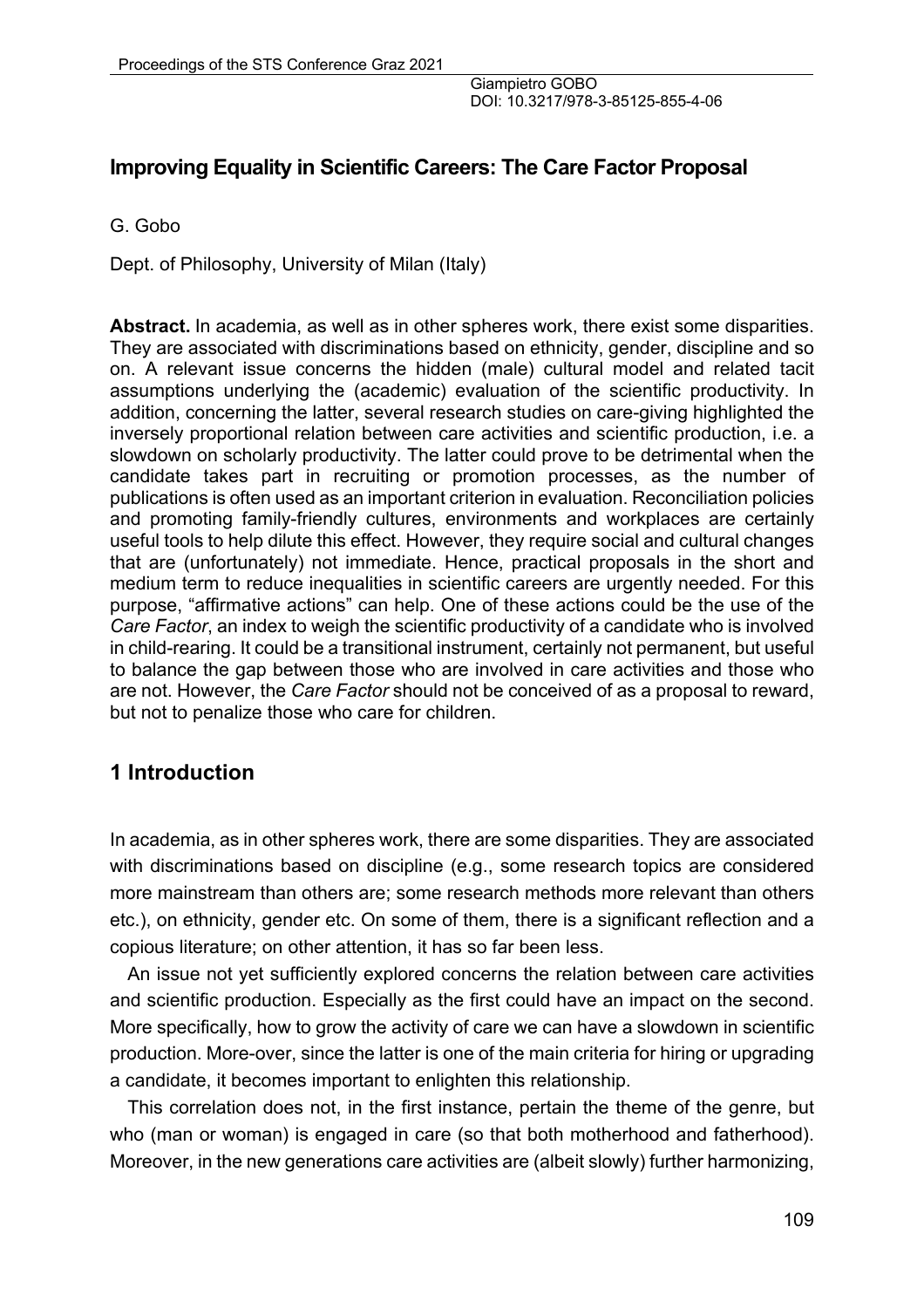with a greater response of men to the responsibilities and demands from the domestic sphere.

However, since they are still women to be more engaged in the care, this correlation is particularly unfavorable to them. So practical proposals in order to reduce inequalities in scientific careers are urgently needed.

# **2 How the Scientific Product of an Individual is (Currently)**

## **Evaluated**

Being publications (examined in their quality and quantity) an increasingly important criterion for evaluating a candidate who wishes to a job or an upgrade, it is important to carefully analyze the inner mechanisms of the evaluation process. This provides insight into how these evaluative mechanisms tend (often unconsciously) to discriminate the very people who are most involved in an activity of care, which (we assume) is the main cause of the slowdown in scientific production. Let us analyze this evaluation process.

#### **2.1 Measurement?**

Usually we hear about "measurement" of individual scientific production. However, the measurement is an operation allowed only

- a) with variables that have *continuous* properties (e.g., time, weight, height, income, age etc.) and
- b) where there is a *measurement* unit (then a predetermined amount of size, which has been conventionally accepted).

Only these two requirements, which must be present together, allow the measurement (see Marradi 1981, 1990 for a discussion).

Instead, more soberly, the evaluation of scientific production rests on other procedures or modes: counting, classification and reading (the content of a publication), which are not therefore measurements (see Table 1).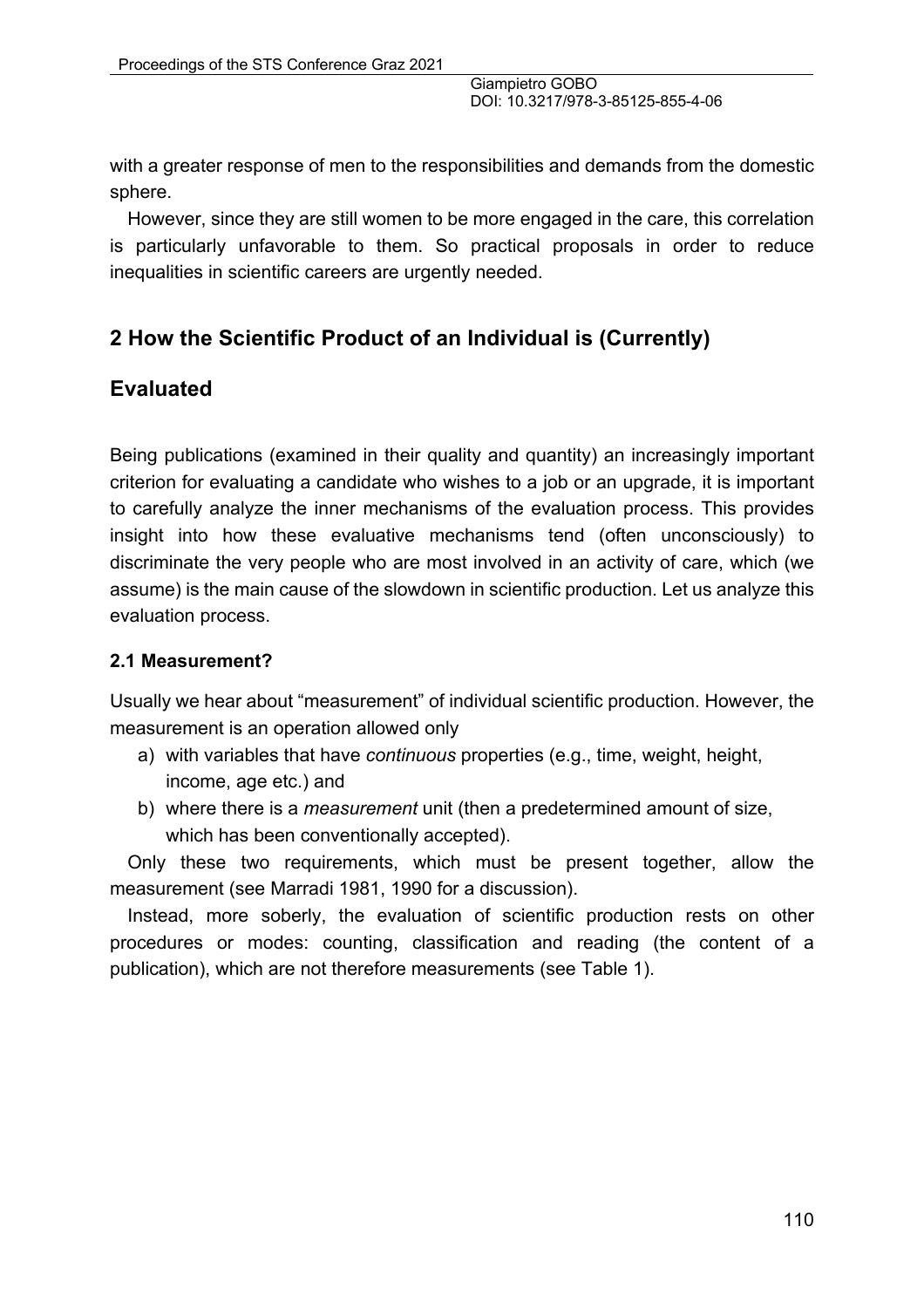| Counts                                   | Classifications                      | Reading                       |
|------------------------------------------|--------------------------------------|-------------------------------|
|                                          | (not countable)                      | (the<br>content<br>_of<br>the |
|                                          |                                      | scientific product)           |
| h-index (based<br>$\bullet$<br><b>on</b> | the<br>language                      | Thorough<br>$\bullet$         |
| number<br><b>of</b><br>the               | (preferably English) in              | reading                       |
| quotations)                              | which s/he published                 | Fast reading                  |
| number<br><b>of</b>                      | it<br>if<br>is<br>books<br><b>or</b> | skim                          |
| publications (above                      | articles<br>of<br>or                 |                               |
| or below the median)                     | chapters (of books)                  |                               |
| <b>Impact Factor</b><br>of               | whether<br>with<br>or                |                               |
| journals, where the                      | without referees<br>(in              |                               |
| article<br>has<br>been                   | the<br><b>of</b><br>case             |                               |
| published                                | publications<br>on                   |                               |
| number of readers                        | journals)                            |                               |
|                                          | the<br>taxonomy<br>οf                |                               |
| and downloads for a                      |                                      |                               |
| publication,                             | journals (top, average,              |                               |
| number of<br>tags,                       | bottom journals, with                |                               |
| bookmarks,                               | preference of the top                |                               |
| comments, tweets or                      | ones)                                |                               |
| blogging to assess                       | <b>of</b><br>taxonomy                |                               |
| the impact of authors                    | publishers<br>(with                  |                               |
| or publications                          | preference<br>0f                     |                               |
|                                          | prestigious ones)                    |                               |
|                                          | etc.                                 |                               |
|                                          |                                      |                               |

#### **Table 1: The three procedures in the evaluation of scientific products**

The contemporary tragedy is that the counts and classifications are rapidly replacing reading, which should be the leading procedure. In other words, how do I evaluate an article if I have not previously read? How do I assess the scientific output of an individual if I have not read his work? In theory, it could not, but the bibliometric and classificatory *nouvelle vague* has invented shortcuts: just a few to count and classification, and you are done. In this way, two (useful but surely) peripheral modes compared to the content of a publication, now become the main procedures, losing the possibility to evaluate the **merit** of a publication. 1

<sup>&</sup>lt;sup>1</sup> This is precisely the criticism contained in the Declaration on Research Assessment (DORA), drawn up by a group of editors and publishers of scientific journals, gathered in San Francisco, December 16, 2012, at the annual meeting of the American Society for Cell Biology (ASCB). Since this declaration has been signed by hundreds of organizations (scientific journals and associations) and thousands of scholars. Joining DORA commits to supporting the adoption of scientifically correct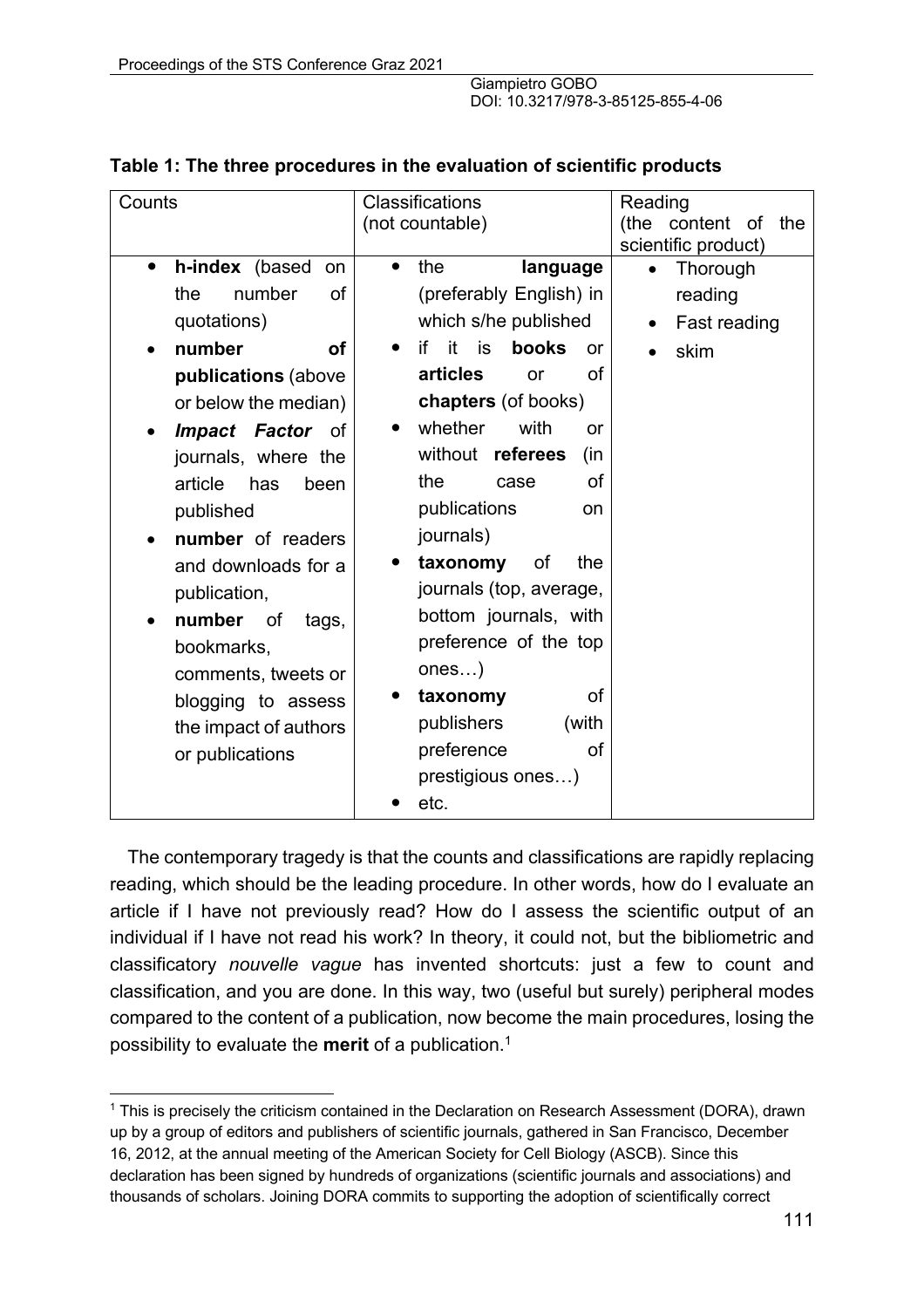So, evaluators and recruiters are flooded with an avalanche of publications to be *evaluated in a short time* (an oxymoron!), in the midst of so many other things that a scientist has to do. The result is that the scientific products of the candidates are not read seriously (except a few cases); but only skim, searching for the sound of scholarship. A humiliating practice for the authors of the publications.

# **3. Monitoring or Evaluating?**

This reflection, on the (current) assessment practices of the scientific production of a candidate, makes us realize that perhaps (beyond the more or less intellectually honest intent) what evaluators and recruiters are doing is not a genuine evaluation. In fact evaluation it should be "a cognitive activity aims to provide a judgement of an action (or set of coordinated actions) performed intentionally/or being undertaken, designed to produce external effects, using the tools of the social sciences, according to strict and codified procedures" (Palumbo 2001: 59). If we accept this definition, in use in the evaluators' scientific community, counts and classifications (the first two procedures) should not fully included in the evaluation because their result is not a outcome or a (subjective) judgment, but simply an output that could provide by any person (including an administrator!) who has been provided with instructions and a related grid (a sheet showing the top, average and low quality journals; another sheet with the ranking of the publishers, and so on). Unlike the expert (the scientist in the discipline or research area) is indispensable in the third procedure, one in which it is necessary to judge, discern, identify, understand, in a word 'evaluate', having read and examined the publication.

Unlike in the first two procedures there is little evaluation and much **monitoring**. The latter, like basic research, applied research (Palumbo 2001: 64), audit (Bezzi 2001: 65, 67), benchmarking, certification, social budgeting, is **not** evaluation. Indeed Bezzi (2001: 66) puts monitoring at the opposite of the evaluation. The evaluation includes the tasks of monitoring and audit, but is not limited to them; it goes further because it adds a critical judgment. Counts and classifications can therefore be only a precondition of the evaluation, an initial screening; not an assessment in itself.

research practices evaluation. DORA contains 18 recommendations addressed to the different actors of the research world: funding agencies, institutions, publishers, organizations producing bibliometric data and individual researchers. One of them insists in eliminating the use of metrics related to journals - like Impact Factor- for funding, recruitment and promotions (or) as a surrogate measure of the quality, or to evaluate the contribution of the individual scientist, or decisions relating to recruitment, promotion and funding.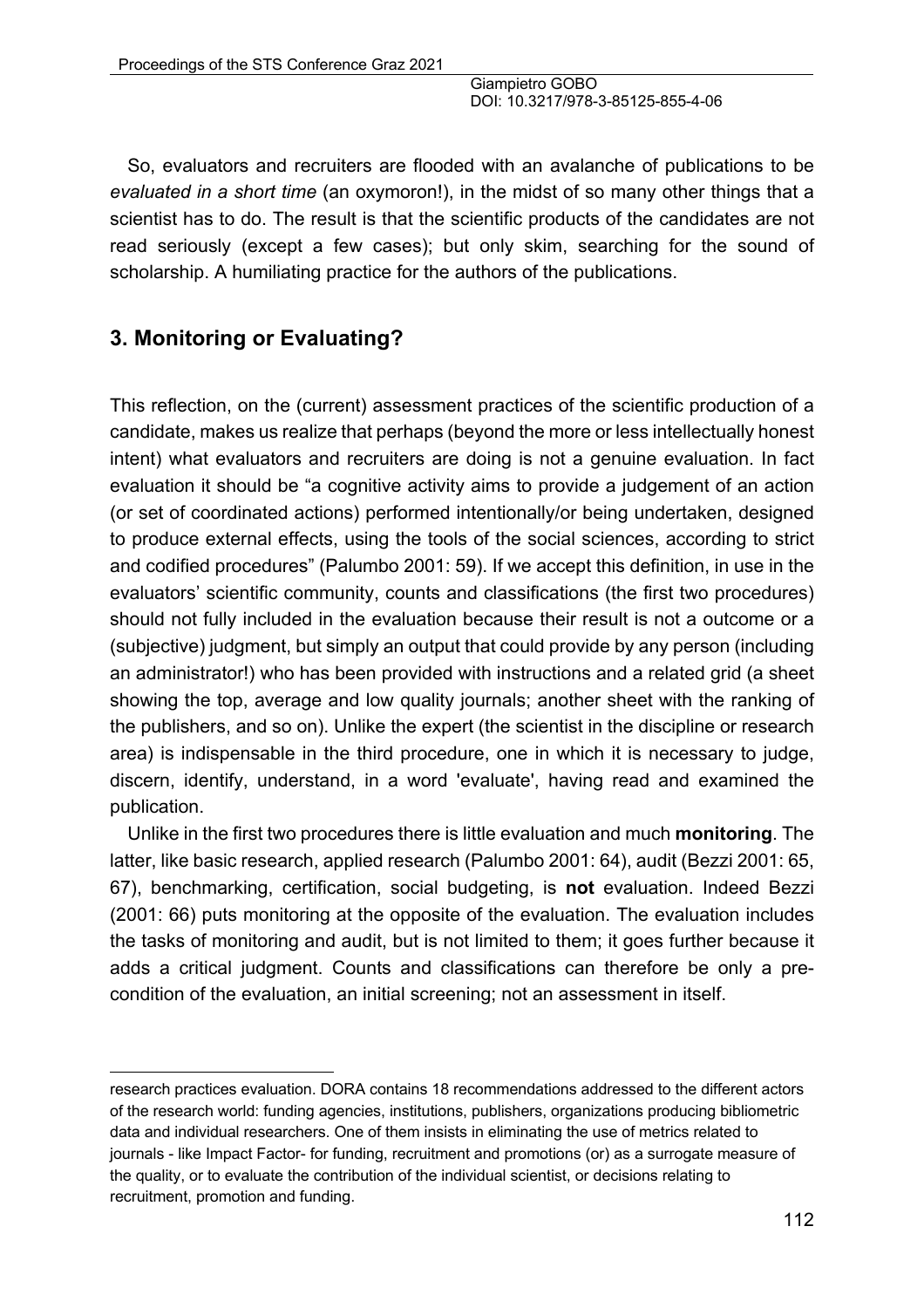# **4. Against Abstractive Evaluation: Desperately Seeking the Society**

The two procedures, become queens in the evaluation of scientific products, fall into an abstractive evaluation pattern, divorced from the social dynamics, epistemologically naive, politically inexperienced and not reflexive. This pattern, apparently rational and transparent, does not take into account of how indicators are (socially) constructed, and which representations, mental models and tacit knowledge are embedded in them.

#### **4.1 What Makes a Person a Good Researcher: a Problem of Conceptualization**

All methodological textbooks teach that to conduct research is first necessary to conceptualize the phenomenon. In other words, to define the so-called 'object of research'. I cannot start a research study on family or poverty, if I do not previously define what is a family (and we know how definitions are controversial and change over time) or who is a poor. In other words, what criteria I adopt to include that particular relationship between people in the category 'family' or what requirements must have a person to be defined as a poor.

The same applies to the evaluation of a researcher. **Before** evaluating a researcher, you must conceptualization who (or what) is a good researcher. **Before** choosing the performance indicators, we should discuss what the attributes (according to constructivism) or properties/characteristics (following realism) of the concept of 'good researcher' (the so-called 'intension') are. Instead, the common practice is moving in reverse: choosing indicators (in a confused, abstractive and naïve way, without reflecting about what is behind these cognitive tools, what is their cultural background) and then ex-post building the concept good researcher.

#### **4.2. An Evaluation Without… Society**

Existing tools for assessment of scientific production assess people as if they were impersonal data-bases, not as social actors. They assess them forgetting that they are... people (with biographies, social trajectories etc.). As if the authors and their products belong to two separate and unconnected worlds.

Instead, the assessment is primarily a social and political practice, that is guided by certain "theory-driven", cultural (tacit and/or explicit), assumptions, by particular mental models (on who is a good researcher). Not a simple observation based on neutral formats and criteria. So, as Chen and Rossi (1981, 1989), Chen (1990), Weiss (1995, 1997), Pawson and Tilley (1997) and many others have long pointed out, the assessment is only secondarily a technical issue. One example is the conclusion of research conducted by the think tank New Economics Foundation (Nef), a group of 50 economists, famous for bringing in the agenda of the G7 and G8 issues such as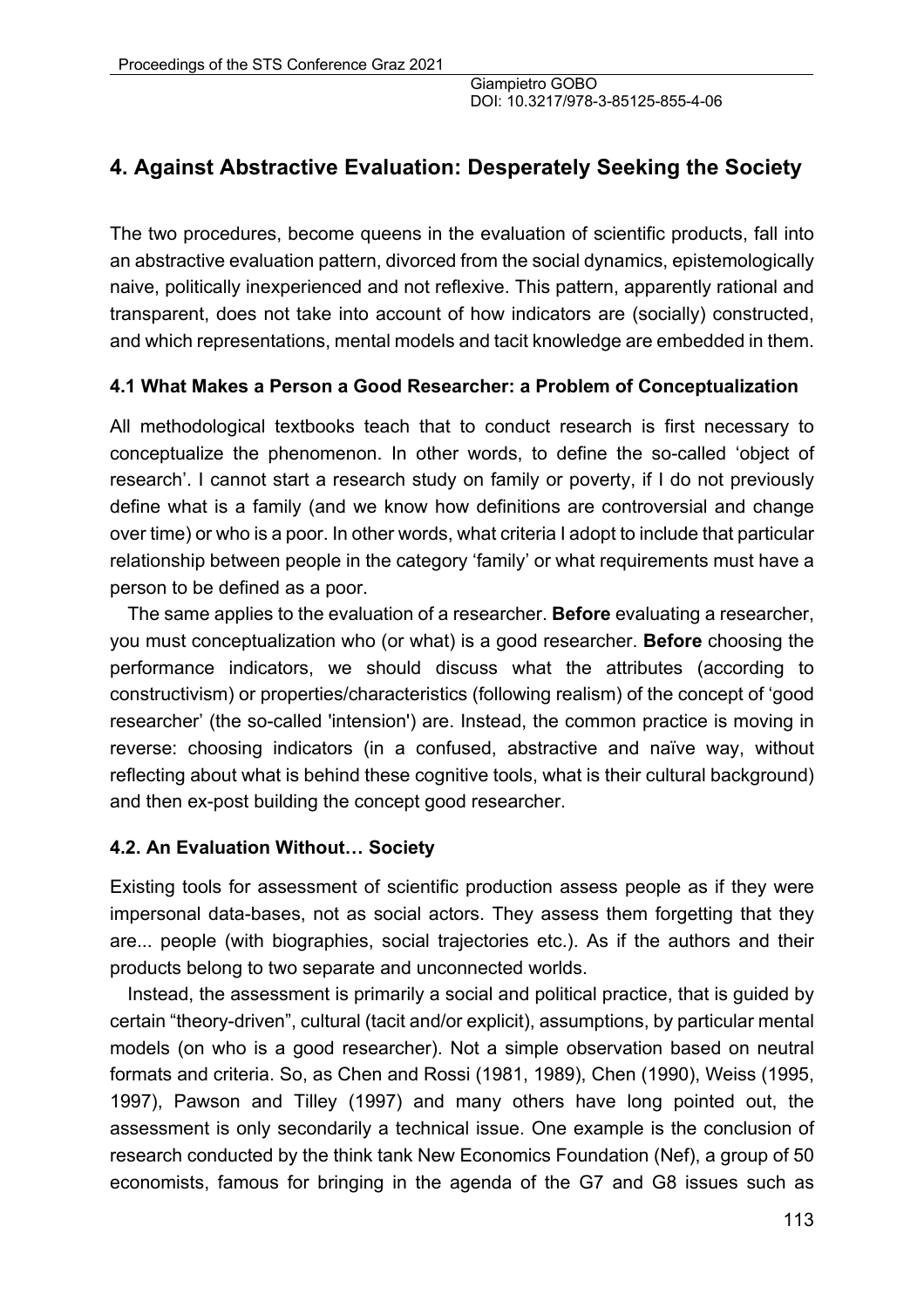international debt, whose motto is (significantly): Economics as if people and the planet mattered.

Starting from the assumption (therefore theory!) that there should be a direct correspondence between what we paid and the value that our work generates for society, Eilis Lawlor, Helen Kersley and Susan Steed (the authors of the Nef report) calculated the economic value of six different jobs, three paid very well and three very bad. As the authors explain in the introduction,

"we take a new approach to looking at the value of work. We go beyond how much different professions are paid to look at what they contribute to society. We use some of the principles and valuation techniques of Social Return on Investment analysis to quantify the social, environmental and economic value that these roles produce – or in some cases undermine" (p. 4).

Following the criterion of linking salaries to the contribution of well-being that a job brings to the community, bankers (concludes Nef) ditch the society and cause damage to the global economy. Similarly comparing a garbage collector, a tax affairs lawyer, the former contributes with his work to the health of the environment through recycling of garbage, the second harms society because he intrigues how to pay less taxes to taxpayers. So, looking at the social contribution of their job, it turns out that the work paid less are the most useful to society.

# **5. The Tacit Assumptions of the Academic Evaluation: The Hidden**

# **(Male) Cultural Model**

Given that the evaluation is primarily a theoretical activity, it is worth to try to explore the main cultural assumptions (tacit and/or explicit), the particular mental model of who is a good researcher. In the academic common sense, an ideal good researcher is one who:

- teaches a lot (and with a good quality of teaching),
- publishes many products (better if high scholarly ones, in the form of prestigious or, at least, peer-reviewed journal articles and books in innovative areas of research)
- conducts good research,
- wins national and international grants,
- participates at national and international conferences,
- accepts institutional duty,
- participates at the department intellectual life (seminars, conferences, etc.),
- etc.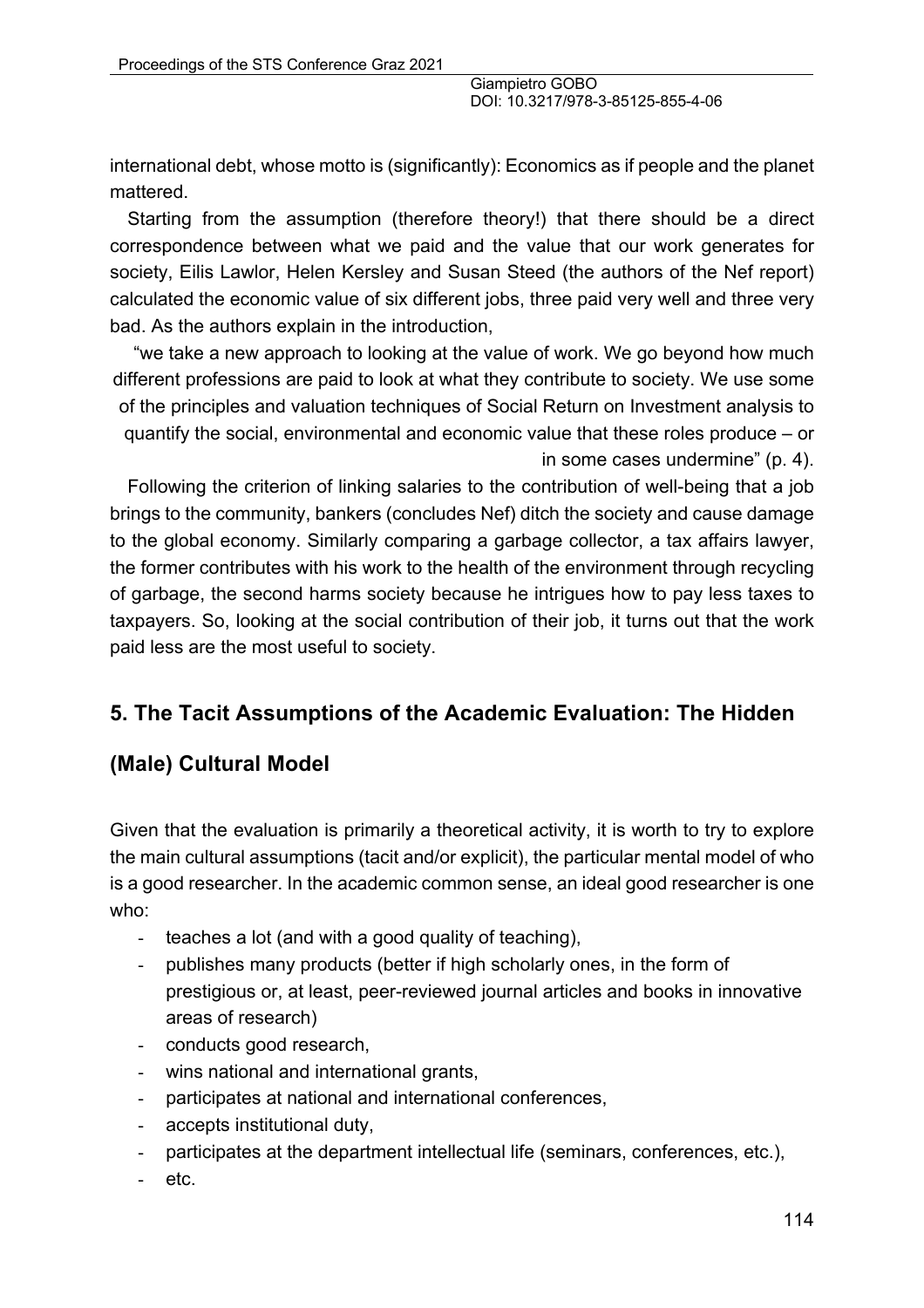Any academic would subscribe (at least ideally) this list (Keith and Moore 1995; Pescosolido and Aminzade 1999; Golde and Walker 2006; Sweitzer 2009).

#### **5.1. The Society Enters Evaluation: Assessment as if People Mattered**

Ask ourselves now who could perform (equal intelligence) on all of these areas. Think that all can do it is utopian and takes us back to an abstractive model of evaluation. Unlike a sociologically plausible ranking would be:

- 1. single
- 2. person with partner, without children
- 3. person with partner, with 1 child (or a sick or disabled adult)
- 4. person with partner, with 2 children
- 5. person with partner, with 3 children
- 6. etc.

Leaving aside other possible combinations (like the partner away for work, the support of parents, wealthy economic conditions that allow babysitter ad lib etc.), because otherwise it becomes difficult to manage the complexity and treat it with standardized instruments.

Obviously, we are talking about people, not of men or women in particular. The variable gender (for the moment) does not come into play yet. And, when it will, it will make even more "social" the evaluation.

If this ranking is sociologically plausible (and we will soon see how it is) other questions arise:

- what is the cultural model underlying these evaluation criteria?
- what tacit assumptions are embedded in it?
- what is the underlying profile?
- maybe that Nobel Prize Rita Levi Montalcini (single) or the famous astrophysics Margherita Hack (with partner, no children)?
- is it reasonable to assume that those who have children, with the same intellectual capacity, has had a slowdown in scientific production (with a reduced capacity to do research and guarantee an institutional presence)?

### **5.2. Women Nobel Prize**

An interesting case to document this hypothesis is the award of the Nobel Prize. How premise is interesting to note that only few women have been awarded the Nobel Prize (see Cole 1987, Wade 2002). In fact, the Nobel Prize and Prize in Economic Sciences have been awarded to women 47 times between 1901 and 2014 (only one woman, Marie Curie, has been honored twice). This means that 46 women in total have been awarded the Nobel Prize between 1901 and 2014, while men were … 814. Women's creativity is underrepresented in science.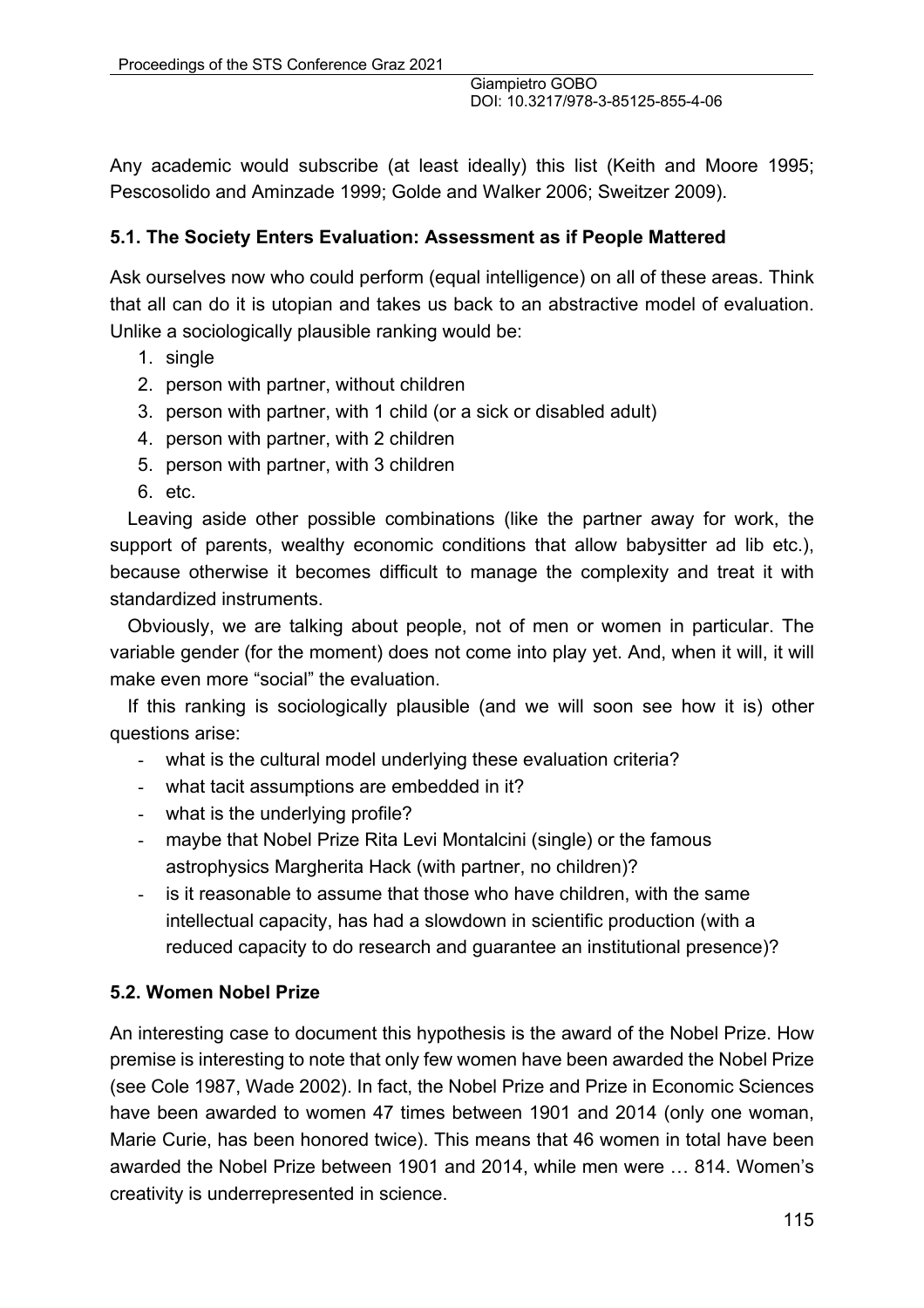But even more interesting for our hypothesis is to note that many of these women did not have children (Stemwedel 2009). Comparing (by the variables birth order, marital status, children, awards  $-$  as Fulbright, Rhodes, and number of honorary awards received — highest education level and Nobel mentor) the 11 female Nobel laureates in physics, chemistry and physiology/medicine between 1901 and 2006 with 37 males who received the Nobel Prize in the same area one year prior and one year after them, it was found "that female Nobel laureates were significantly less likely to marry and have children. When female laureates had children, they had significantly fewer children than male laureates. Female laureates also had fewer publications than their male counterparts" (Charyton, Elliott, Rahman, Woodard and Dedios 2011: 203). The authors conclude that eminent women scientists tend to choose the pursuit of scientific discovery over starting families more often than eminent male scientists.

One of the reasons is long well-known: the double burden. In fact, in the 1970s started the first reflections on the "double presence" (Balbo 1978) or "double burden" "double day", "double duty", "second shift" (Hochschild and Machung 1990). These expressions are to indicate the dual role of women: public and private, reproductive in the family and productive in the society. The concept tricot the idea of a squeeze of woman between dual responsibilities: to the family and that to his independence, represented by the work, which results in her own penalty. This phenomenon is found in all (of course with different intensities) companies and continents. In fact, men's contribution, in order to alleviate double burden, is understood as an option for most couples, even those who share family responsibilities equally…male role in the allocation of family work is limited to a minimum necessary assistance (Jana 2011: 176-7).

If this phenomenon is still existing in the vast majority of women working in the academy, would be reasonable to ask for a correction, a weight, an adjustment (in the current assessment procedures) that takes into account the double burden, the number of children and their care-giving?

#### **6. Social Policies to Reduce Gender Inequalities**

Since the late 1970s, worldwide, they were launched public policies in favor of gender equality. There are different (some potentially complementary; other ideologically incompatible with each other) because of the different cultural and theoretical perspectives that guide them:

- affirmative actions (Shalev 2008; Marra 2014);
- social protection (services provided by the institutions of the welfare state, monetary transfers as maternity or illness allowances, retirement etc. – see Marra 2014);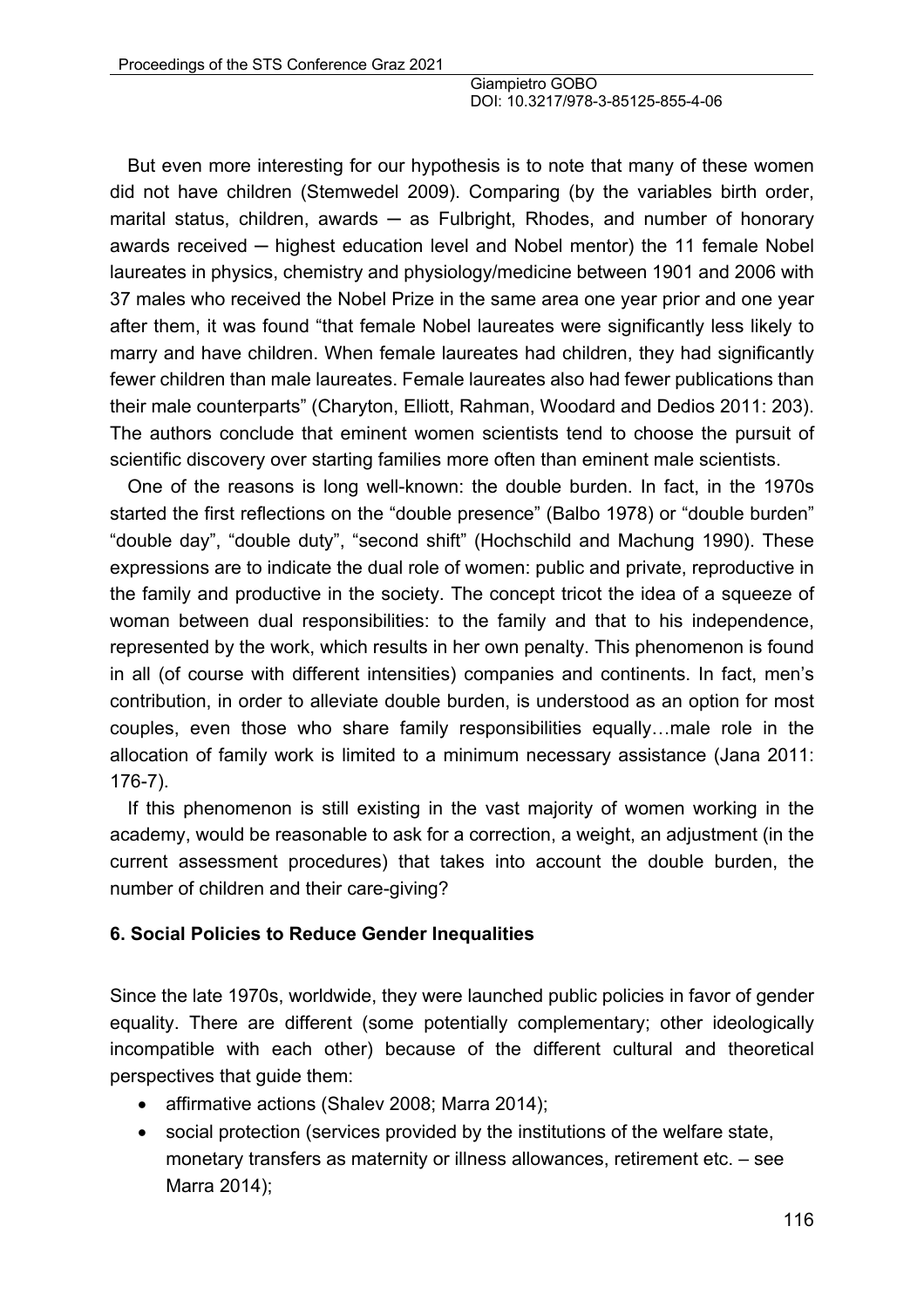- public policies known as gender mainstreaming (Rubery 2002; Verloo 2005; Gornick and Meyers 2008; Knijn and Smit 2009);
- proposals by a more purely feminist approaches (Pillow 2002; Sielbeck-Bowen et al. 2002; Marra 2014), which consider differences between and within genders as irreducible and an asset to society, a resource to respect and promote balancing the pressures to homologation embodied in the social organization of the most advanced economies.

These four approaches are often difficult to reconcile. So much so that it has been suggested to go beyond the Feminist and Gender-based approaches (Marra 2014).

#### **6.1 We Can Think of Something Faster***?*

Several studies (Barclay and Lupton 1999; Harrington, Van Deusen, Humberd 2011; Miller 2011; Jana 2011; Hook and Wolfe 2013; Kaufman and Bernhardt 2014; Rehel 2014, Pizzorno, Benozzo, Fina, Sabato and Scopesi 2014) show that the traditional type of division of roles in child rearing is changing. It is emerging a new model, in which there is greater equality in dealing with couples double careers: more and more fathers participate at the family life and are involved in caring activities (Marotte, Reynolds and Savarese 2011). In addition, social and conciliation policies (Marra 2012), which help the rebalancing of care activities between gender roles, are increasingly spreading: flexible regulation of work hours both for men and women; increase and improvement of health services; better reconciliation practices for women and men; in the State, in the businesses, in trade unions and in the civil society (see Gasauka 2011). Though the recent pandemic caused a lot of re-traditionalization regarding childcare between fathers and mothers.

However, these changes are slow and the effects of these policies manifest themselves only over decades. Waiting for these effects, could we instead introduce, immediately, some corrective to reduce (at least partially) the existing inequality, particularly by the scientific production of the mothers, which (as we have seen) is often the first criterion used to evaluate a person?

# **7. Towards a Care-sensitive (and Mother-sensitive) Assessment**

If the care-giving involves a slowdown in scientific production, then it needs an evaluation that takes it into account, which is care-sensitive.

However, because men and women (for the moment) do not participate equally to the child-rearing and family responsibilities, it becomes necessary that the assessment should be more mother-sensitive. If men and women are different (and often unequal)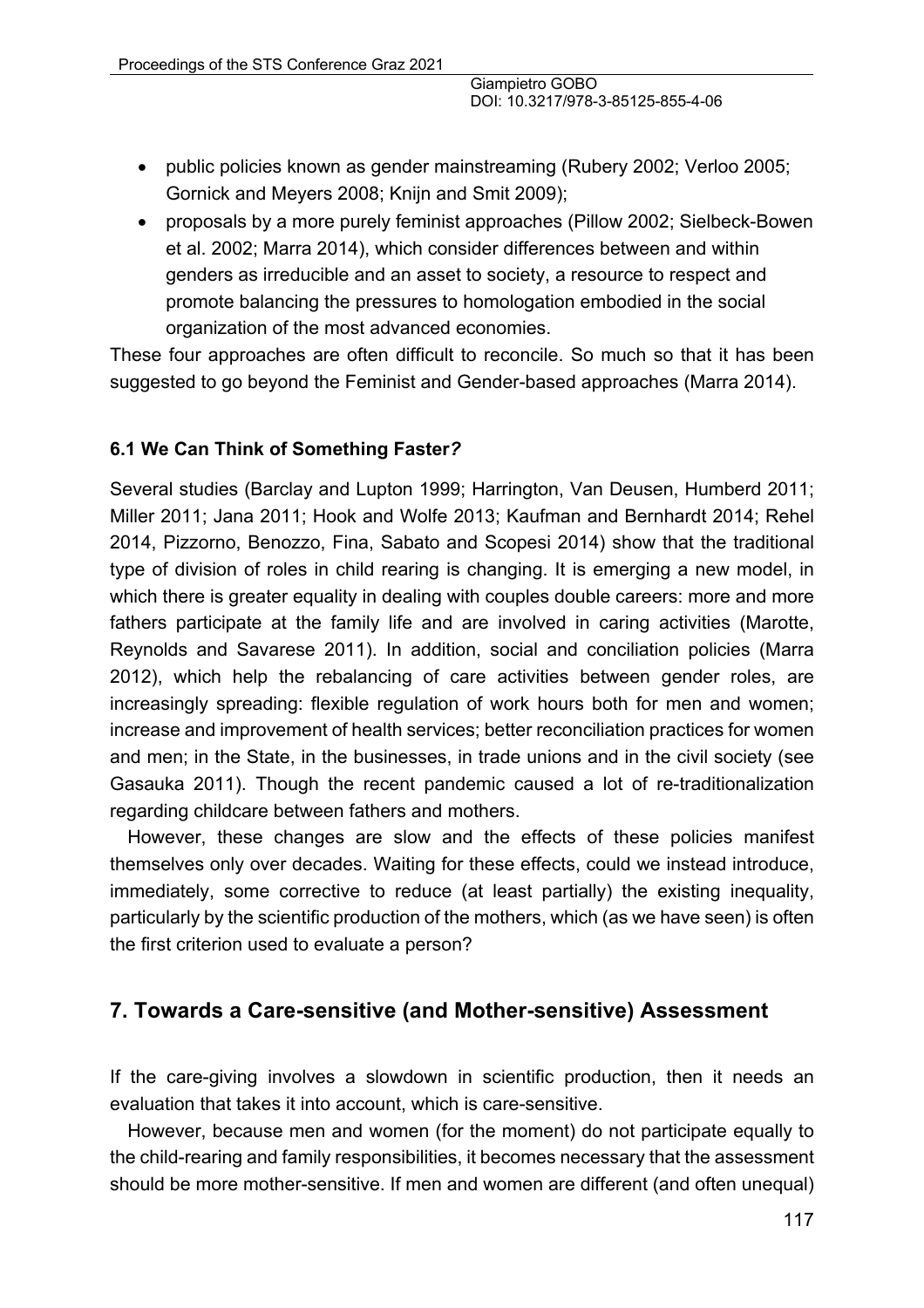in society, we cannot assume that the effects of this diversity (and inequality) are suspended when we turn to scientific production. The same applies to the mothers. However currently there is little attention toward a differentiated assessment of the scientific production, so pretending that in this respect men and women are equal.

#### **7.1. Unfortunately, For Mothers ... Few Data**

Researchers who compared the scientific production between men and women (to see if there is a real difference) rarely report the data about the fact that these women have or not children. There are few academic data which include this information and have the related variable that would be very useful for a more accurate assessment.

In fact, on the side of the scientific production, it does not seem reasonable to hypothesize differences between men and women if both childless. Instead, the discussion would become more interesting if we could "discover" if children (in addition to diseases, care of parents, lack of livelihood etc. which here we do not consider) are a possible and important cause of the slowdown in production scientific (and the difficulty of doing research, participate in the institutional life of the department, conferences etc. which, again, here we do not consider). Just now that many investigations in different Countries show that child-rearing is still strongly attributed to the mothers.

Unfortunately, current research and comparisons rarely outsource this data and therefore do not help us to understand whether there is an impact of children on women's scientific production. For example, Tower, Plummer and Ridgewell (2007) conducted a study on top (according to them) six journals in the world, as rated 2006 Thompson 'ISI index. They chose two for each category: 2 in science (Science and Cancer Journal for Clinicians), 2 in business (Academy of Management Review and Quarterly Journal of Economics) and 2 social sciences (Archive of General Psychiatry and Harvard Law Review). Leaving aside the questionability of this selection (for example I am not sure how many social scientists know the existence of the last two journals...), they find no difference (in 2005) in productivity when the percentage of the women participating in the academic work force is factored in: 30–35% of participation rates in academy university position and represented almost 30% of the authors in the top tiered journals. In addition, they did not find any significantly statistical difference in journal Impact Factor ratings between women and men. This is an example of abstractive statistical analyses, totally decontextualized. Except that their analysis covers six top journals only (so the generalizability of these results should be at least cautious), the authors do not check if those women have (or not) children. They take into consideration only the (abstract) variable 'gender' without any contextual analysis to understand the biography of these women and men (age, marital status, children,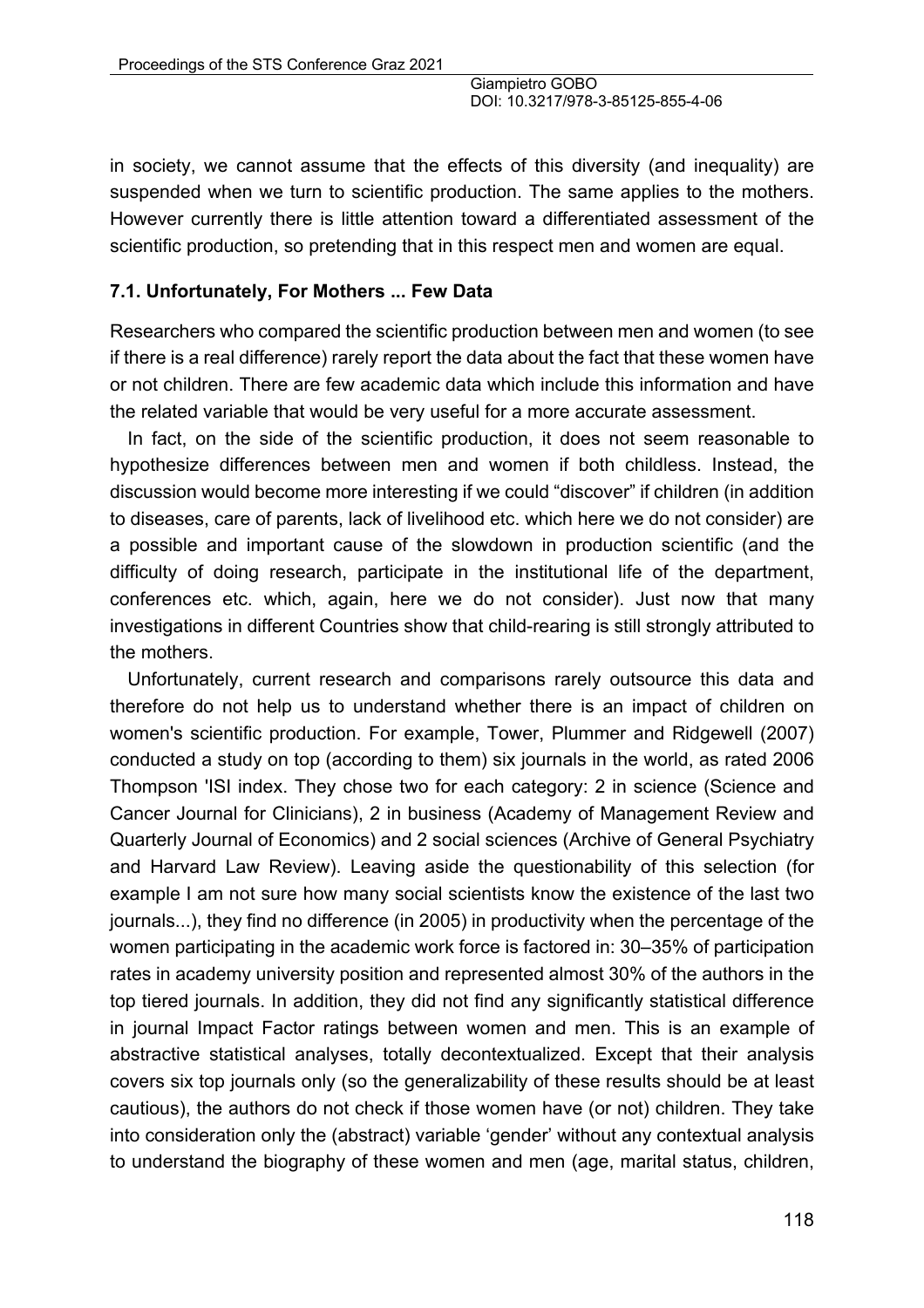etc.). The same 'bugs' is in Rothausen-Vange, Marler and Wright (2005) and Dasaratha, Raghunandam, Logan and Barkman (1997).

So there remains only look comparative research between men and women, and then weigh these results via a virtual or "thought experiment" (*Gedankenexperiment*), with the use of 'counterfactual' conditionals (Van Dijk 1977: 79-81), a type of research used in economics, physics, cognitive sciences, history, etc. (see Gobo 2008: 151- 152).

#### **7.2. Women's Scholarly Productivity**

Much of the literature on work/family issues in academia suggest that women with children have a harder time maintaining an ideal career because of the difficulty of combining work and family activities, both of which are regarded as "greedy institutions" (Hochschild 1975). Women "are expected to (and often do) take on more childrearing and housework responsibilities. If separated or divorced, women are more likely to be the custodial parent. There is considerable literature that women academics are hampered in their efforts to have an ideal career" (Spalter-Roth and Van Vooren 2012). According to a report from the Committee on the Status of Women in Sociology (2004): "Women may face serious disadvantages. Careers often are built …around a model of a worker who has no competing responsibilities to work and is able to devote full attention to (usually his) professional life. Persons who do not conform to this pattern of the unencumbered worker will be disadvantaged in achieving success within the profession".

In a study of doctoral students at the University of California, over 70 percent reported that they considered academic careers in universities unfriendly to family life (Mason 2012). Women with children "may be unable to regularly stay late to muse over intellectual questions with colleagues at the office or a local pub, but instead may have to pick up children from school or day care or return home to prepare dinner" (Spalter-Roth and Van Vooren 2012). In addition, women may sometimes need to bring the baby to class with them (Kennelly and Spalter-Roth 2006).

Research suggests that parenting within the academy is a gendered phenomenon. Mason and Goulden's (2002) widely-cited study of a nationally representative sample of PhD recipients between 1973 and 1999 finds that raising children, especially early in one's academic career, has a negative effect on women's but not men's careers: women who have children are more likely than men with children to have marginal or alternative careers.

However the research on women's the scientific productivity offers other controversial results, and not always easy to interpret. If on one hand women begin to be more productive when the children are older, more independent and less in need of care Kyvik (1990), on the other hand the same Kyvik, and amazingly the same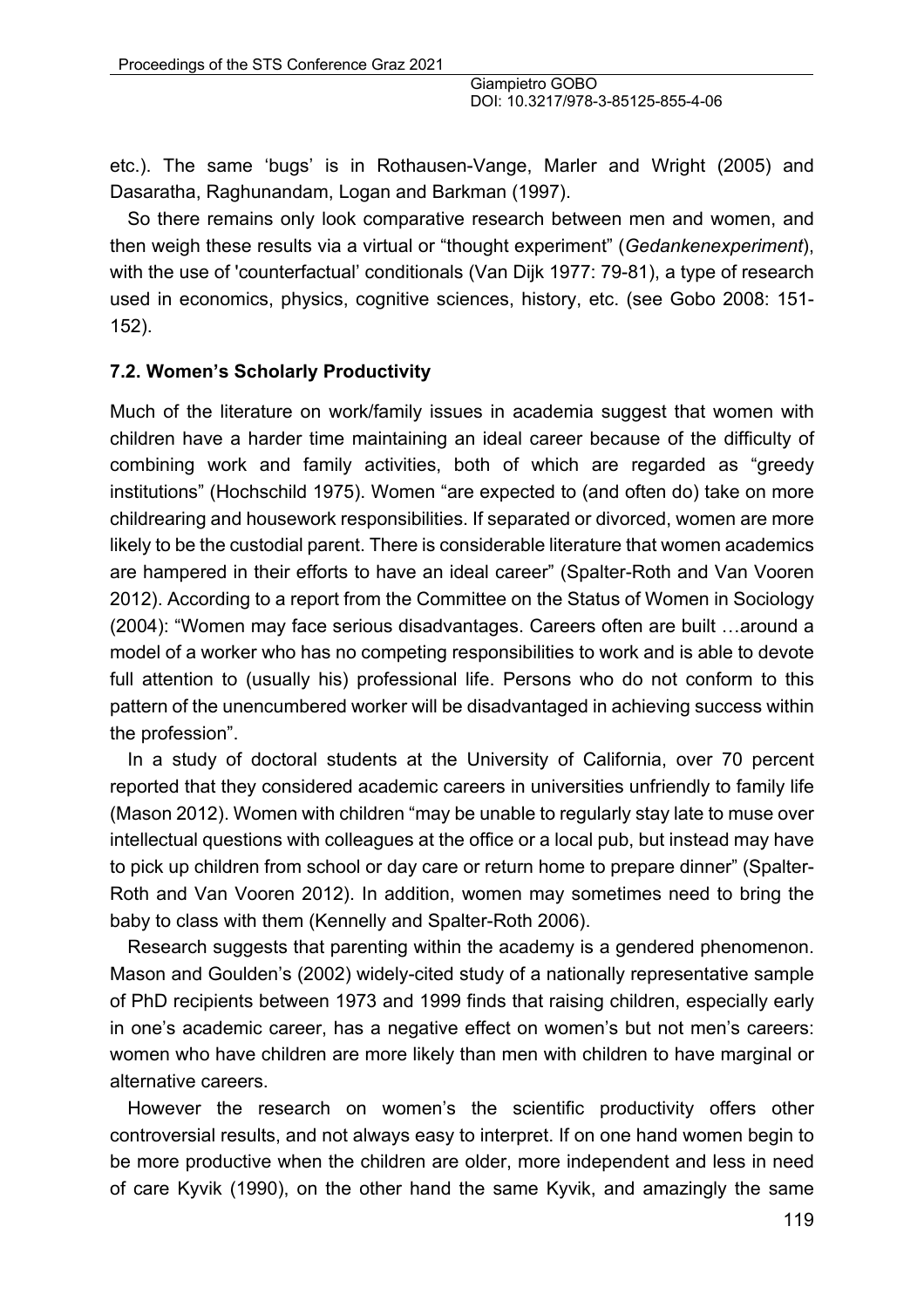article, states that both men and women, married and divorced people are more productive than singles.

A datum not credible, in the light of the above statements. As it is the next result: women with children are more productive than women without children (Kyvik 1990). These are statistics out of context, without an account of social dynamics. In other words, it would be important to know: who are those women with children? How many do they have? 1, 2 or 3? Have they domestic help? To which social class they belong? Without this information, any interpretation appears shaky.

Instead, to Long, Allison and McGinnis (1993) result that although men and women start out as assistant professors with similar productivity, after 6 years men have significantly more publications. Kyvik and Teigen (1996) notice that in the span 1989- 1991 (of their database), men had on average 6.9 articles, while women 5.6 (20% less); in the same period (1989-1991), male faculty member under age 40 published twice as many article equivalents than their female counterparts, whereas for faculty over age 40 the difference is small (10-15%) (Kyvik and Teigen 1996).

From this research, although not always consistently, it begins to emerge with some clarity the differences between men and women.

Ward and Wolf-Wendel (2012) did a longitudinal study, interviewing over one hundred women who are both professors and mothers, and examining how they navigated their professional lives at different career stages: how women faculty on the tenure track managed work and family in their early careers (pre-tenure), when their children were young (under the age of five), and then again in mid-career (post-tenure) when their children were older. The findings suggest that family plays a role in how people develop in their academic careers, just as careers play a role in how people evolve in their family.

#### **7.3. Women and Bibliometric: What Happened in Italy?**

In 2012, in Italy, the National Agency for the Evaluation of the University System and Research (ANVUR) settled (by ministerial decree) the minimum requirements to become a full professor. Shortly after Corsi and Zacchia (2013) did a simulation by applying the ANVUR's bibliometric "recipe" to the scientific production of the women economists, to see how many of them (already faculty and potential candidates for promotion to full professor) satisfy the criteria established by the ANVUR. The result was surprising.

If we look at the median of journal articles and book chapters, out of a total of 301 female economists (including 110 associate professors) only 22% of lectures and associate professors satisfy the first requirement, which had a median equal to or greater than 8. Unlike for men the percentage of success is 35%. If we look at the median of the books, only 3.6% of female lectures and associate professors had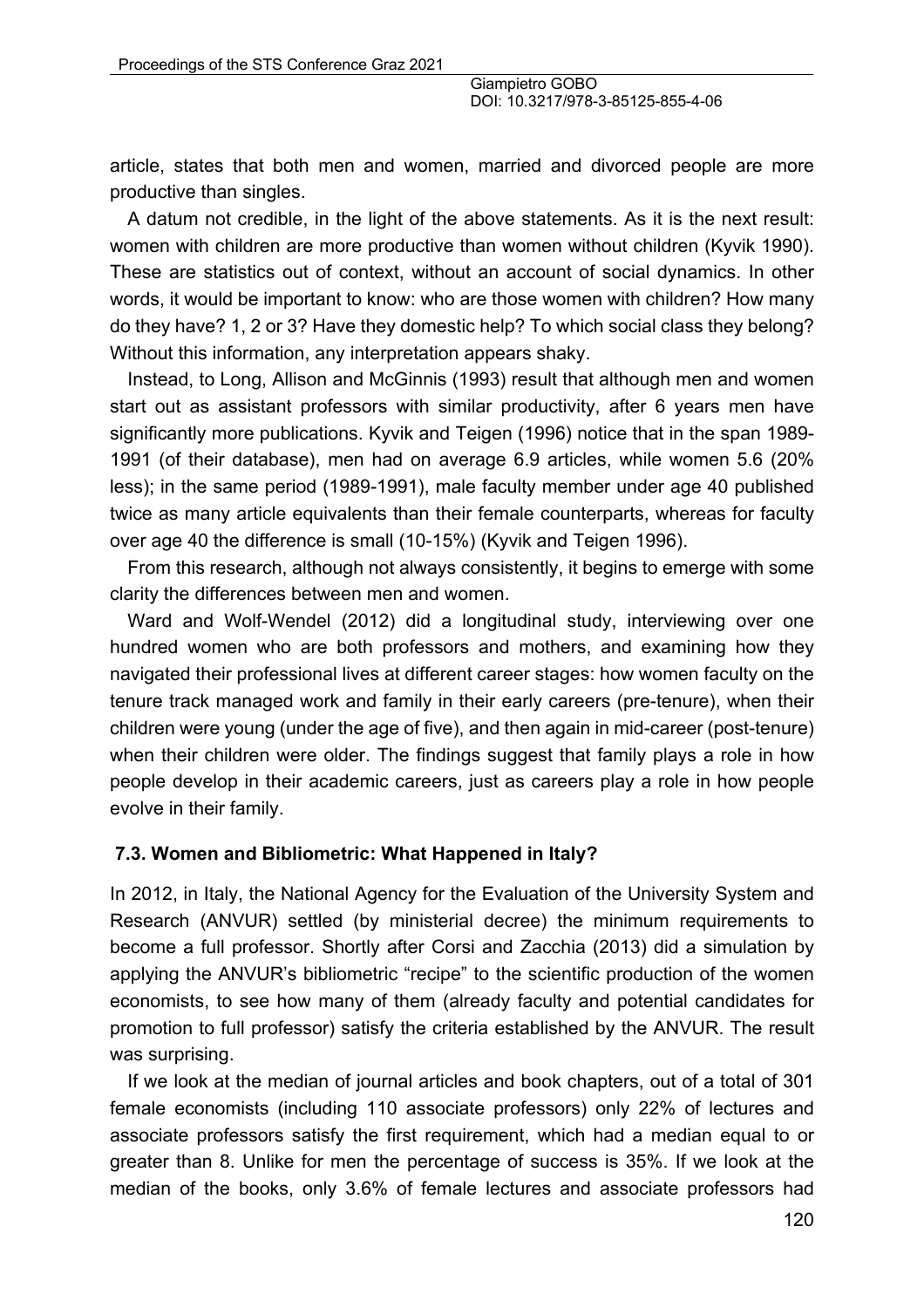published at least one monograph over the past decade. In addition, in this case the percentage male was higher and equal to 9%.

Finally, if we monitor the median of publications on top journals, the criterion of excellence of the economic disciplines SECS-P01/P06 ranges from 0 (in science of finance, economic history, history of economic thought) to 6 publications (Econometrics) in ten years. Although this was a poor coverage of the top journals in the Econlit data base, only 26% of female economists had at least one publication in the past decade included in the list of the requirements of "excellence": specifically, 25% of associate professors and 27 % of lecturers. In this case, the gender gap was more pronounced; because about 90% of men had at least one record in the last ten years published a top journal.

#### **7.4. Causes of Gender Disparities in Academic Publishing**

In literature, the underproduction of academic women in research outcomes have been pointed out in:

- Women and men tend to collaborate with co-authors of the same sex; because there a relatively few women in faculties, women have more difficult to find co-authors (Ashcroft, Bigger and Coates 1996; Suitor, Mecom and Feld 2001; Bentley 2003).
- Females are more likely to work in non-tenure track, part-time and temporary positions, to work in teaching colleges… less time for research and publishing (Dasaratha, Raghunandam, Logan and Barkman 1997; Mathews and Andersen 2001; Robinson 2006), more involved in service activities at the expense of research (Dasaratha, Raghunandam, Logan and Barkman 1997; Maske, Durden and Gaynor 2003; Corley and Gaughan 2005; Robinson 2006) disadvantaged by family responsibilities (men spent more time in university and less at home, even among married faculty), especially during child-rearing years (Mathews and Andersen 2001; Bentley 2003; Suitor, Mecom and Feld 2001).

These causes are slowly removing. However, they take a long time, and social and cultural changes are not easily predictable. Therefore, it would be necessary to do something now.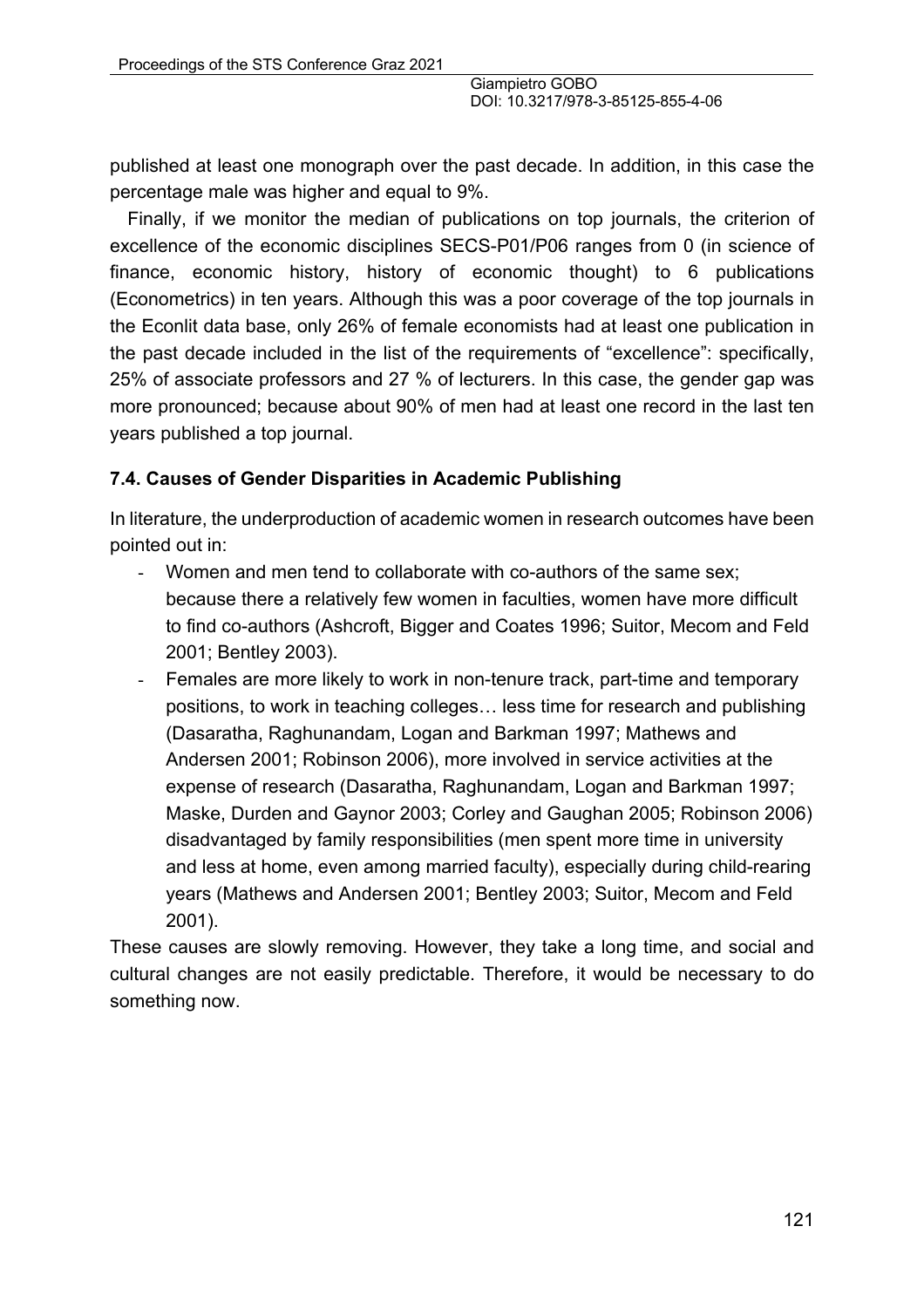# **8. Contextualizing Indicators (and Consequently Factors and**

# **Indices)**

To accelerate the achievement of equality in scientific careers, it is necessary to adopt different criteria for the evaluation of CVs, and in particular for the scientific production. If, as the literature has documented, men and women are different (and diversity management is now a reality), it is not clear why they should be treated as equal.

To this end, the proposals can be many and diversified. If a candidate is strongly committed to child-rearing, it could (for example) normalize her/his scientific production by the number of children<sup>2</sup>. That the weighting can be reasonable is testified by the practice (now widely accepted and published) of normalizing the scientific production for the age of the candidate. So, we can assume different remedies (even standardized as weights, corrective coefficients, adjustments, normalization etc.), that take account of social dynamics and inequalities in behalf of those engaged in activities of care, in order to better assess the scientific production. For example:

- 1. To normalize, to attribute a score, an additive weighting etc. to those who have children or
- 2. To give priority to the quality of publications, rather than quantity: candidates could indicate three publications (which they consider the best, the most innovative, etc.) and the assessment will be on those only. So at least the referees will read them ... what they do not do when they receive 20 publications
- 3. To give space in the cv for quality management (practical skills, multi-tasking, negotiation skills, ability to reconcile different commitments etc.) that come from playing a role of mother/father strongly present in the family (see 11)
- 4. To make a multidimensional assessment of research (see Ferrini and Tucci 2011).

#### **8.1. The Multidimensional Assessment of Research: the R Factor**

The economists Ferrini and Tucci 2011, in proposing a multidimensional evaluation of research, start from two very "social": assumptions (2011: 27-28):

<sup>&</sup>lt;sup>2</sup> Obviously taking into consideration that the number of children owns cardinal properties apparently only: in fact three children are not 3 times 1 son. Again social dynamics should be taken into account, because the burden of caring three children depends on many factors: whether there are some twins, or they have few or many years apart from each other ,etc. That is why when the society will enter also in mathematics will be (welcome, but) always too late.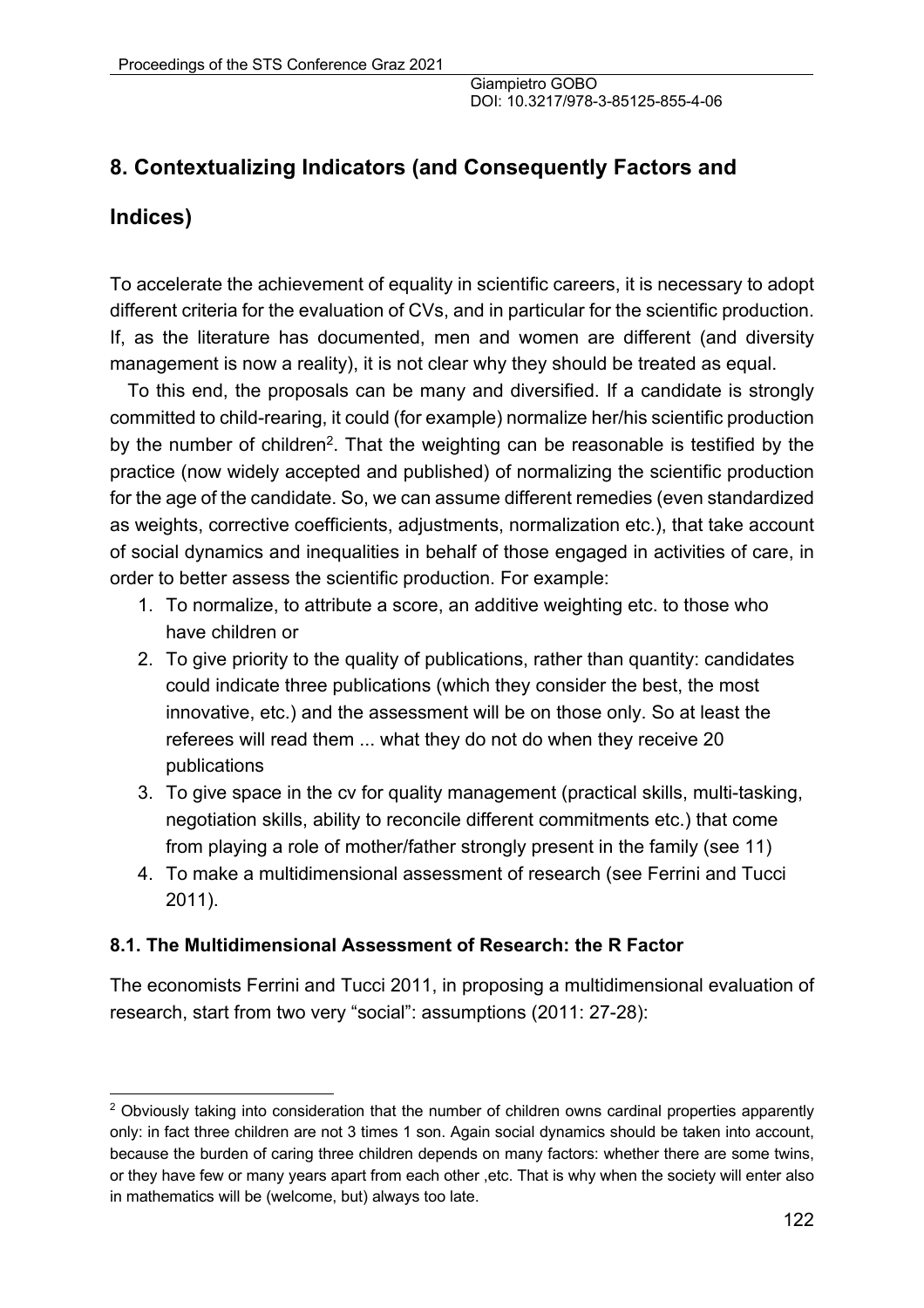- 1. The publication of articles is only one aspect, albeit important, of a researcher's scientific activity;
- 2. There are a number of activities, not always visible (and not always transformed into articles and citations), which nonetheless contribute to scientific progress.

To take better account of these two assumptions, they have construct what they called index R-factor.

It consists, in turn, by the following sub-indices:

- Articles published in journals index
- Monographs and essays index
- Grey literature index
- Coordination activities (conferences, research groups, coordination, doctoral classes, theses supervision) index
- Dissemination activities (seminars, conferences etc.) index
- Type activities publishing (journal editor, board member etc.) index
- Administrative activities (dean, chair, coordinator, director of research centres) index.

But we could put (albeit not required by the authors) also:

- The amount of teaching hours
- Annual number of exams
- Number of theses and dissertation tutored
- etc.

As we can see, the term "evaluation" (attributed to this proposal) is very stretched, being nothing less (and no more) of a complex monitoring. However, the proposal looks very interesting and fruitful. In it would look a Care-factor index, built on:

- Number of children
- Children age
- Health status of children.

While taking into consideration other indices (such as parental capital, economic capital, etc.), even if significant, it could be complicated.

#### **9. The C Weighting and its "Enemies": Men and Women**

Although there is a broad consensus on the need to balance the parental roles, then when we move to operationalize this need (through technical proposals) various opposite claims arise.

The main "enemies" of the C weighting are primarily men (especially in the Latin Countries, basically more reluctant to split care practices with their partner) because it is reductively seen as an advantage (exclusive) for women. In fact, it is difficult to make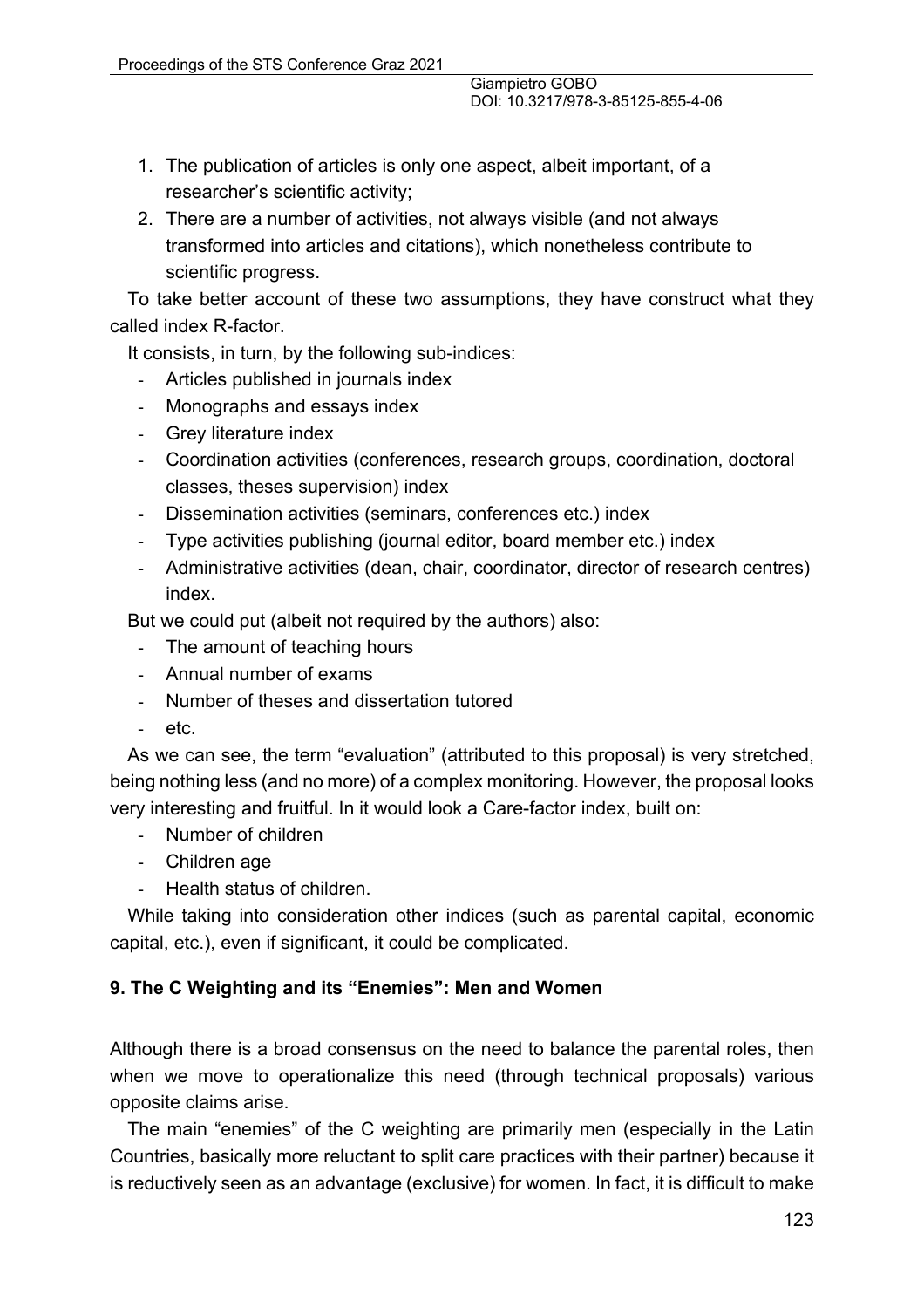understandable to men that it could be applied also to a father who decides to spend more time with children and family. It is no coincidence that, al-though in many Countries there are rules allowing fathers to take advantage of parental leaves (for child-rearing), requests for such leaves are scarce: many men are ashamed to express this desire and prefer to give the benefit up rather than be exposed to jokes and macho criticisms by males (and also by some female colleague).

A second aspect concerns the competition between universities: if the goal of an university is to maximize its results, it will tend to recruit candidates who publish more, do more research, more education, are more institutionally present etc.; why should hire or promote career advancement for those who (like women), probably, is less productive? However this type of reasoning (tacitly quite spread) is based on a very limited rationality, unable to think globally, because ultimately the universities stand on (both economically and educationally) on students. Moreover, today children could be the students of tomorrow. If for someone the reproduction of the species cannot be a positive value for the community (therefore as such not be positively evaluated) the fact remains that someone has to take responsibility for this task. Of course, we can decide to discourage reproductive activity to scientists and delegate it to unemployed, poor, migrant people etc. But at least that this (aberrant) plan needs to be made explicit and not only tacitly active in recruiting practices.

It may seem paradoxical, but also quite a few women waves in front of the C factor (as they still are, or have been for years, for the affirmative actions). One such feature is the "wonder women" (by the 1941 famous comic): mothers who spent their lives doing somersaults in balancing work and family and that, in the face of enormous personal sacrifices, "they make it", that is became professors. They do not believe in the correlation that to more children follows less scientific productivity. Indeed they think that if they made it, then other women can do, thus entering into a macho loop that damages the younger generations of women (who, not random, have raised the age of motherhood or chose not to procreate). Therefore, they believe that mothers do not need affirmative actions to "tear up" the men's competition.

#### **10. Conclusion**

Several researchers on care-giving highlight how it has an impact on the scientific productivity of a scientist, causing a related slowdown. The latter could prove to be diriment when the candidate takes part in the selection (often based on the criterion of their publications) for recruiting or promotion.

Reconciliation policies are certainly a useful tool to dilute this effect. Also promoting family-friendly cultures, environments and workplaces are important, and institutions of higher education are increasingly recognizing that being "family friendly" is an asset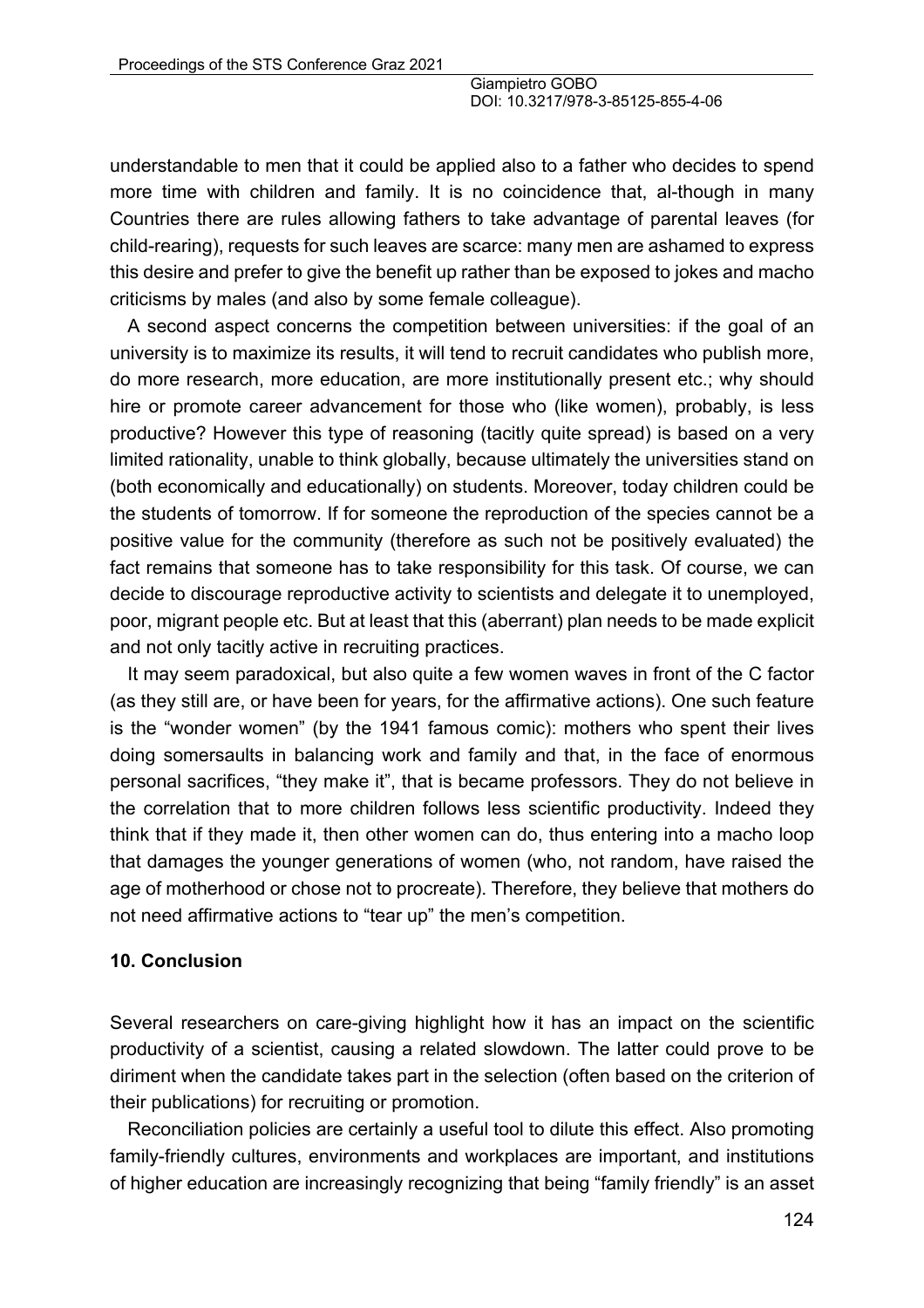in terms of recruiting and retaining top faculty members (Evans and Grant 2008; Ward and Wolf-Wendel 2012; Mason, Wolfinger and Goulden 2013). However, they require social and cultural changes that are (unfortunately) not immediate. So practical proposals, short and medium term, in order to reduce inequalities in scientific careers are urgently needed. Affirmative actions such as those active, for ex-ample, in the company law where the boards of directors of listed companies and publicly owned corporations are required to have at least 1/3 of women. They are affirmative actions of short or medium term (e.g., valid for 10 years) within which it is hoped to achieve the goal of removing the obstacles that have so far limited the access of women to leadership roles, encouraging a process of cultural renewal in support for greater meritocracy and growth opportunities. Through these actions thousands of women had (and still have) the opportunity to take on leadership roles (although it would not hurt also extend this rule to academic staffs such as the Senate and the boards of directors of the university).

One of these affirmative actions, in the academy, could be the use of the Care factor, a tool to weigh the scientific productivity of a candidate who bears the child-rearing. A transitional instrument, certainly not permanent, but useful to balance the gap between those who are involved in activities of care and who is not.

However, the Care factor should not be conceived as a proposal that rewards those who care for children; unlike, it is not meant to reward, but not to penalize those engaged in care. Not only. The care activity should be enhanced even further and become one of the different recruitment and promotion criteria. In fact, the child-rearing is not to be conceived exclusively as a burden, a subtractive activity not related at all within academic activities. Unfortunately, as Ward and Wolf-Wendel (2012) write, much of the existing literature on balancing work and family presents a pessimistic view and offers cautionary tales of what to avoid and how to avoid it. In contrast, childrearing is bearing skills that the academy, like every other working sphere, badly needs. As Balbo (1978) theorized, the "double presence" is a way to "pass through many worlds" and thus be more innovative in both areas (work and family). Competences and practical skills learned from juggling in many areas, from negotiating and reconciling different needs to mediating between different instances come in handy especially in collective dimensions of the research work, as well as in the management of the university.

That the idea of a Care factor is not so implausible is witnessed by Acumen, an EU Seventh Framework Program funded European project, which aimed to find assessment parameters, not so much of the research as the work of researchers. For example, in its *Guidelines for Good Evaluation Practices* (April 2014), the calculation of the academic age is based on a conventional value which takes account of the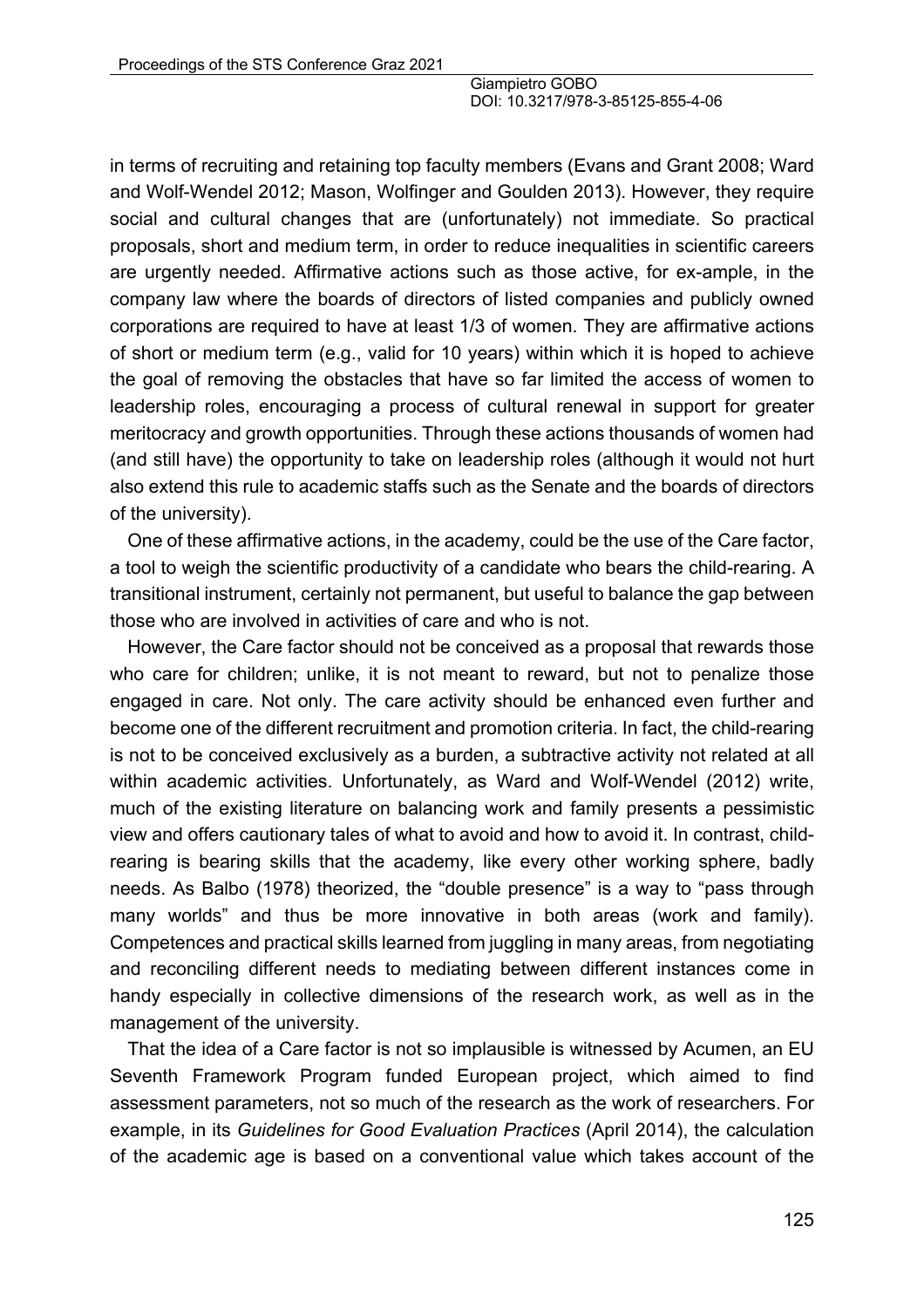number of children raised (p. 10), of special allowances and other 'penalizing' factors (like diseases, part-time jobs etc.).

The dream is that become popular experiences such as that experienced by Carol V. Robinson: she went to work at age 16, then graduated and take a bachelor's, a master's degree and a Ph.D. in chemistry. Then she left the university for eight years to raise three children. On her return, by her research she gained a professorship at Oxford (the first of a woman in chemistry) and countless awards, including the *Dame Commander of the Order of the British Empire*.

She succeeded without the Care factor. However, it is also an isolated case. Can we do something to make it more widespread? The *Care* factor goes in this direction.

#### **References**

- Ashcroft, K., Bigger, S., & Coates, D. (1996). Researching into equal opportunities in colleges and universities, Practical Research Series, Kogan Page: London.
- Balbo, L. (1978). 'La doppia presenza'. Inchiesta, n.32: 3–11.
- Barclay, L. and D. Lupton (1999). 'The Experiences of New Fatherhood: A Sociocultural Analysis'. Journal of Advanced Nursing, vol.29, n.4: 1013–1020.
- Bentley, J. T. (2003). Gender differences in the careers of academic scientists and engineers: A literature review Arlington, VA: National Science Foundation, Division of Science Resource Statistics.
- Bezzi, C. (2001), Il nuovo disegno della ricerca valutativa, Milano: Angeli.
- Charyton C., J. Elliott, M. Rahman, J. Woodard and S. Dedios (2011). 'Gender and Science: Women Nobel Laureates'. Third Quarter, 45, 3: 203–14.
- Chen, H.T. and Rossi P.H. (1981). 'The multi-goal, theory-driven approach to evaluation. A model linking basic and applied social science'. Social Forces, 59: 106–22.
- Chen, H. T. (1990). Theory driven Evaluation. Thousand Oaks: Sage.
- Chen, H. and P. Rossi (1989). 'Issues in the theory-driven perspective'. Evaluation and program planning, 4: 299–306.
- Cole, J. R. (1987). 'Women in science'. In: Jackson, D. N. and Rushton, J. P. (eds) Scientific excellence: Origins and Assessment. University of Michigan: SAGE publication: 359–375.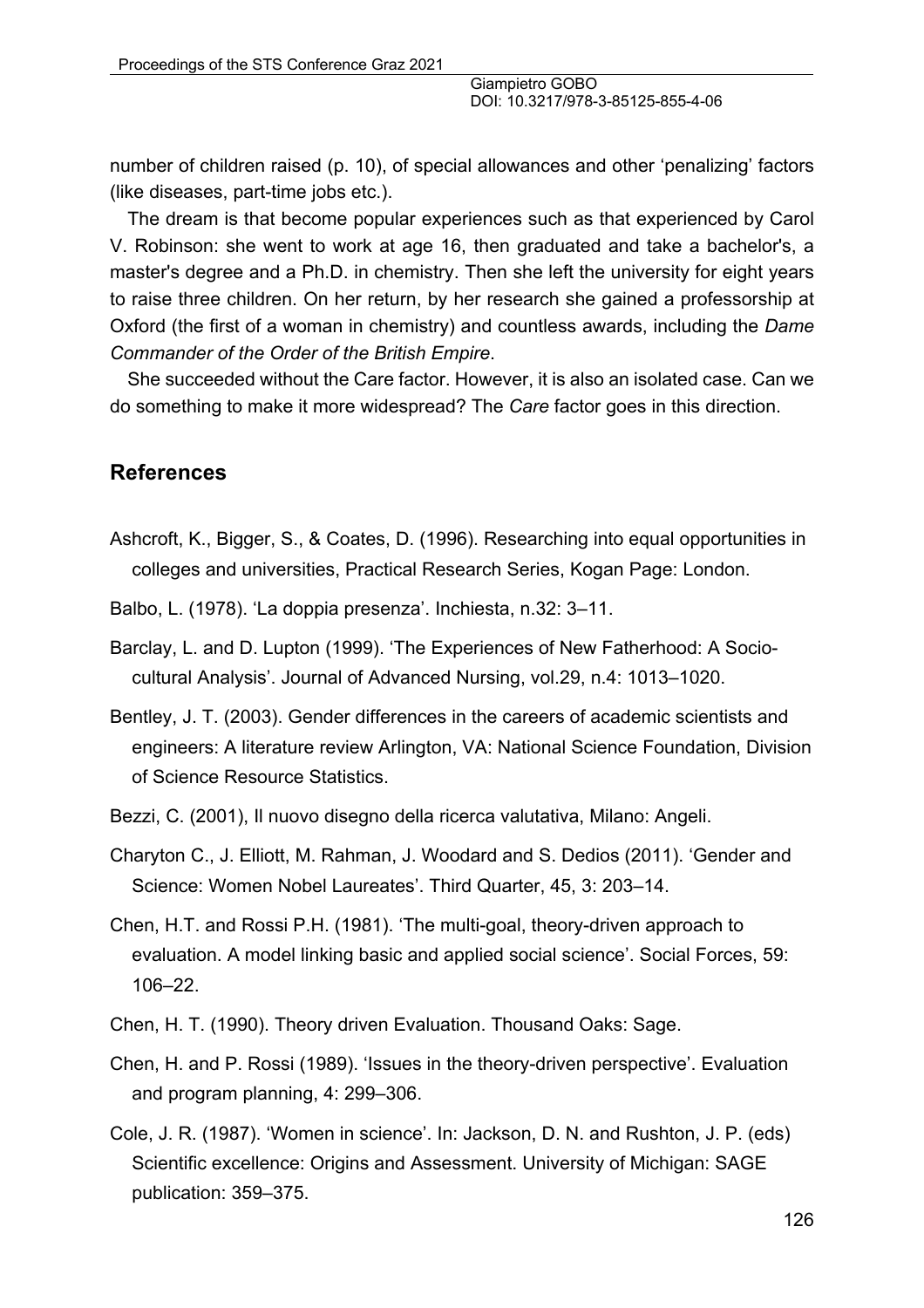- Committee on the status of women in sociology (2004), American Sociological Association, Washington DC.
- Corley, E., & Gaughan, M. (2005). Scientists' participation in university research centers: What are the gender differences? Journal of Technology Transfer, 30(4), 371–381
- Corsi, M. and Zacchia, G. (2013) "Che genere di economista: il possibile impatto delle nuove regole ANVUR", in Roars, http://www.roars.it/online/che-genere-dieconomista-il-possibile-impatto-delle-nuove-regole-anvur/
- Dasaratha, V. R., Raghunandan, K., Logan, L. B., & Barkman, B. V. (1997). Gender differences in publications by promoted faculty. Issues in Accounting Education, 12(2), 353–365.
- Evans, E. and C. Grant (2008) (eds). Mama, PhD. Women Write about otherhood and Academic Life. New Brunswick, NJ: Rutgers University Press.
- Gobo, G. (2008), Doing Ethnography, London: Sage
- Gobo, G. e Marcheselli V. (2021), Sociologia della scienza e della tecnologia, Roma: Carocci.
- Golde, C. M. and G. M. Walker (2006) (eds). Envisioning the Future of Doctoral Education: Preparing Stewards of the Discipline. Carnegie Essays on the Doctorate. San Francisco: Jossey-Bass.
- Gornick, J.C. and M. K. Meyers (2008). 'Creating gender egalitarian societies: An agenda for reform'. Politics and Society 36(3): 313–349.
- Harrington B., F. Van Densen and B. Humbard (2011). The New Dad: Caring, Committed and Conflicted. Boston: Boston College Center.
- Hochschild, A. (1975). 'Inside the Clockwork of Male Careers'. In: Howe, F. (ed.) Women and the Power to Change. New York: McGraw-Hill: 47–80.
- Hochschild, A. and A. Machung (1990). The Second Shift. Avon Books: New York.
- Hook, J.L. and C. M. Wolfe (2013). 'Parental Involvement and Work Schedules: Time With Children in the United States, Germany, Norway and the United Kingdom'. European Sociological Review, vol. 29, n.3: 411–425.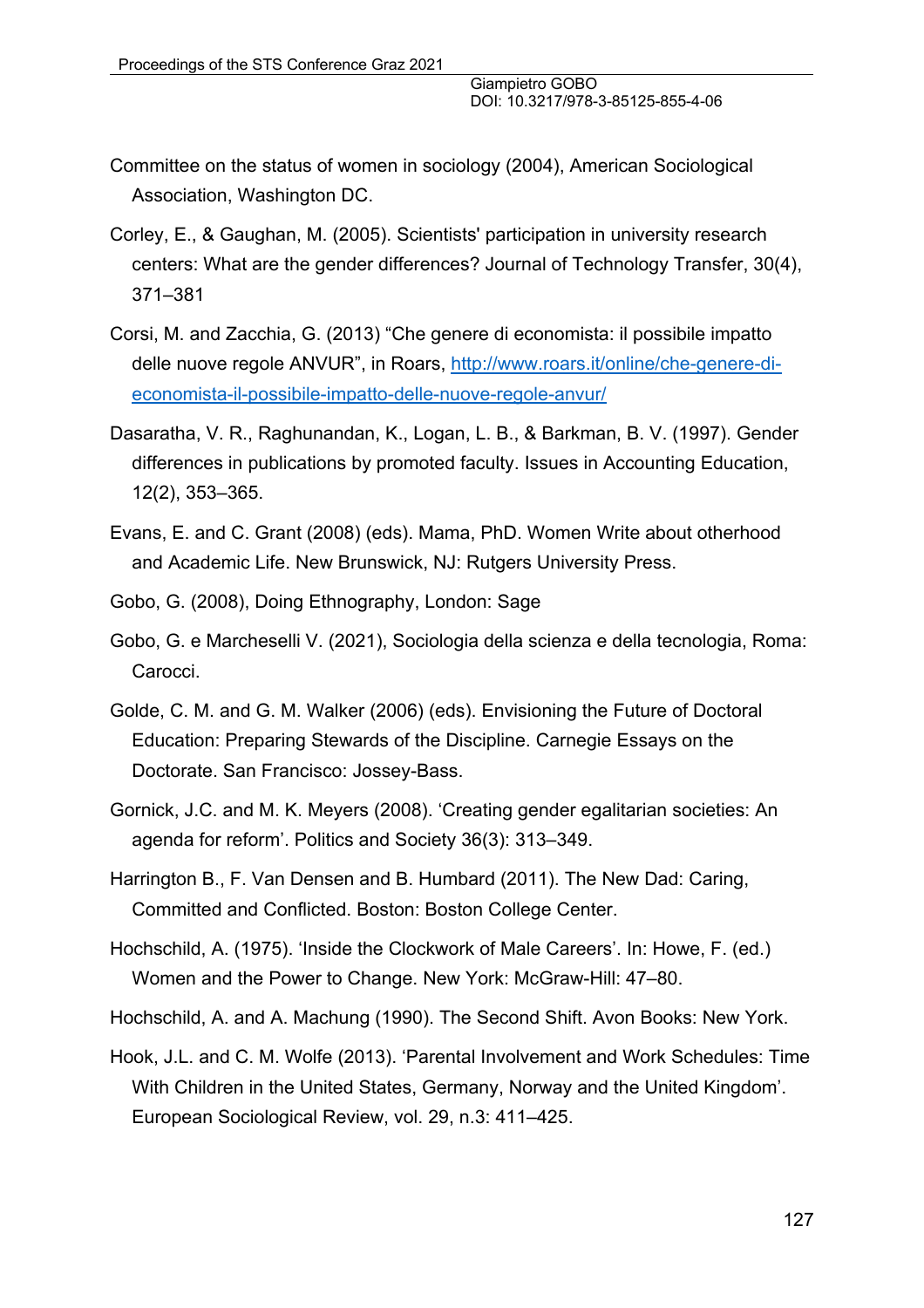- Jacobs, Jerry A., B. Keith and H. A. Moore (1995). 'Training Sociologists: An Assessment of Professional Socialization and the Emergence of Career Aspirations'. Teaching Sociology 23 (3):199–214.
- Jana, G. (2011), Some sociological aspects of gender inequality in sharing housework in Slovene families and household, in UNESCO (ed.), Mapping the gender equality, pp. 173–89.
- Kaufman G. and E. Bernhardt (2014). 'Gender, Work and Childbearing: Couple Analysis of Work Adjustments After the Transition to Parenthood'. Community, Work & Family: 1–18.
- Kennelly, I. and R. Spalter-Roth (2006). Parents on the Job Market: Resources and Strategies That Help Academic Parents Attain Tenure-Track Jobs, in The American Sociologist 37 (4), 29–49.
- Knijn, T. and A. Smit (2009). 'Investing, Facilitating, or Individualizing the Reconciliation of Work and Family Life: Three Paradigms and Ambivalent Policies'. Social Politics 16, 4: 484–518.
- Kyvik, S. (1990). Motherhood and scientific productivity. Social Studies of Science, 20(1), 149-160.
- Kyvik, S., & Teigen, M. (1996). Child care, research collaboration, and gender differences in scientific productivity. Science, Technology and Human Values, 21(1), 54–71.
- Long, J. S., Allison, P. D., & McGinnis, R. (1993). Rank advancement in academic careers: Sex differences and the effects of productivity. American Sociological Review, 58(5), 703–722.
- Marotte, M. R., P. Reynolds and R. Savarese (2010) (eds). Papa, PhD. Essays on Fatherhood by Men in the Academy. New Brunswick / NJ: Rutgers University Press.
- Marra, M. (2012) "The Missing Links of the European Gender Mainstreaming Approach. Assessing Work-Family Reconciliation Policies in the Italian Mezzogiorno, in European Journal of Women's Studies 19, no. 3: 349–70.
- Marra, M. (2014). 'Beyond Feminist and Gender-Based Approaches: Evaluating Cooperation between Men and Women for Gender Equity'. In: Forss, K. and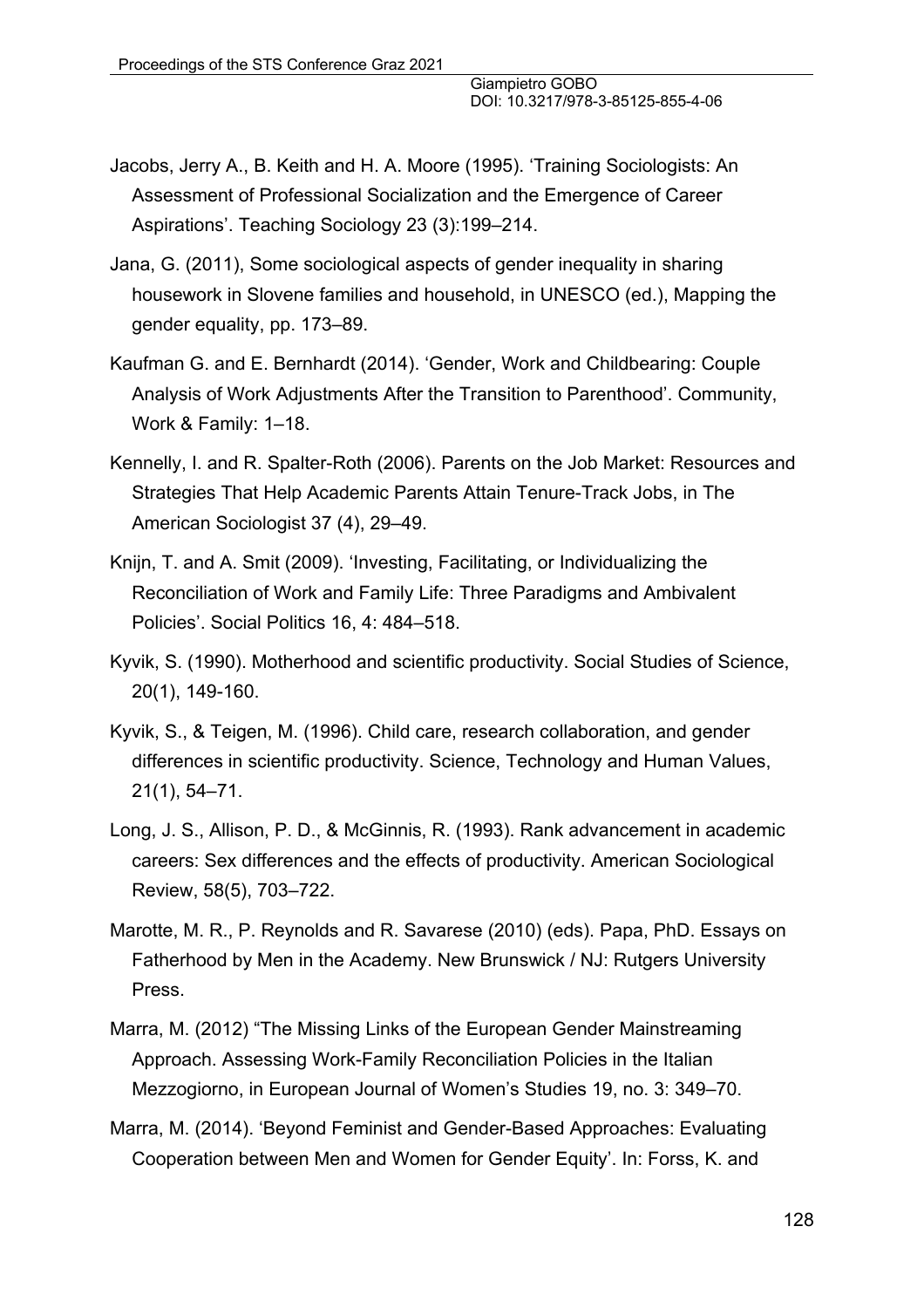Marra, M. (eds) Speaking Justice to Power: Ethical and Methodological Challenges for Evaluators. New Brunswick/ N. J.: Transaction Publishers: 89–111.

- Marradi, A. (1981), Misurazione e scale: qualche riflessione e una proposta, in Quaderni di Sociologia, 29(4): 595–639.
- Marradi, A. (1990), Classification, Typology, Taxonomy, in "Quality and Quantity" 24(2): 129–157.
- Maske, K. L., Durden, G. C., & Gaynor, P. E. (2003). Determinants of scholarly productivity among male and female economists. Economic Inquiry, 41(4), 555– 564.
- Mason, M. A. (2012). 'The Future of the Ph.D'. The Chronicle of Higher Education. May 3. Retrieved November 7, 201, <http://chronicle.com/article/The-Future-ofthe- PhD/131749>.
- Mason, M. A, N. H. Wolfinger and M. Goulden (2013). Do Babies Matter? Gender and Family in the Ivory Tower. New Brunswick / NJ: Rutgers University Press.
- Mathews, A. L., & Andersen, K. (2001). A gender gap in publishing? Women's representation in edited political science books. Political science and politics, 34(1), 143–147.
- Miller, T. (2011). Making Sense of Fatherhood. Gender, Caring and Work. Cambridge: Cambridge University Press.
- NEF (2009), A Bit Rich: Calculating the real value to society of different professions, London: Report.
- Palumbo, M. (2001), Il processo di valutazione. Decidere, programmare, valutare, Milano: Angeli.
- Pawson, R. and N. Tilley (1997). Realistic evaluation. London: Sage.
- Pescosolido, B. A. and R. Aminzade (1999) (eds). The Social Worlds of Higher Education: Handbook for Teaching in a New Century. Thousand Oaks, CA: Pine Forge Press.
- Pillow, W. S. (2002). 'Gender Matters: Feminist Research in Educational Evaluation'. New Directions for Evaluation 96: 9–26.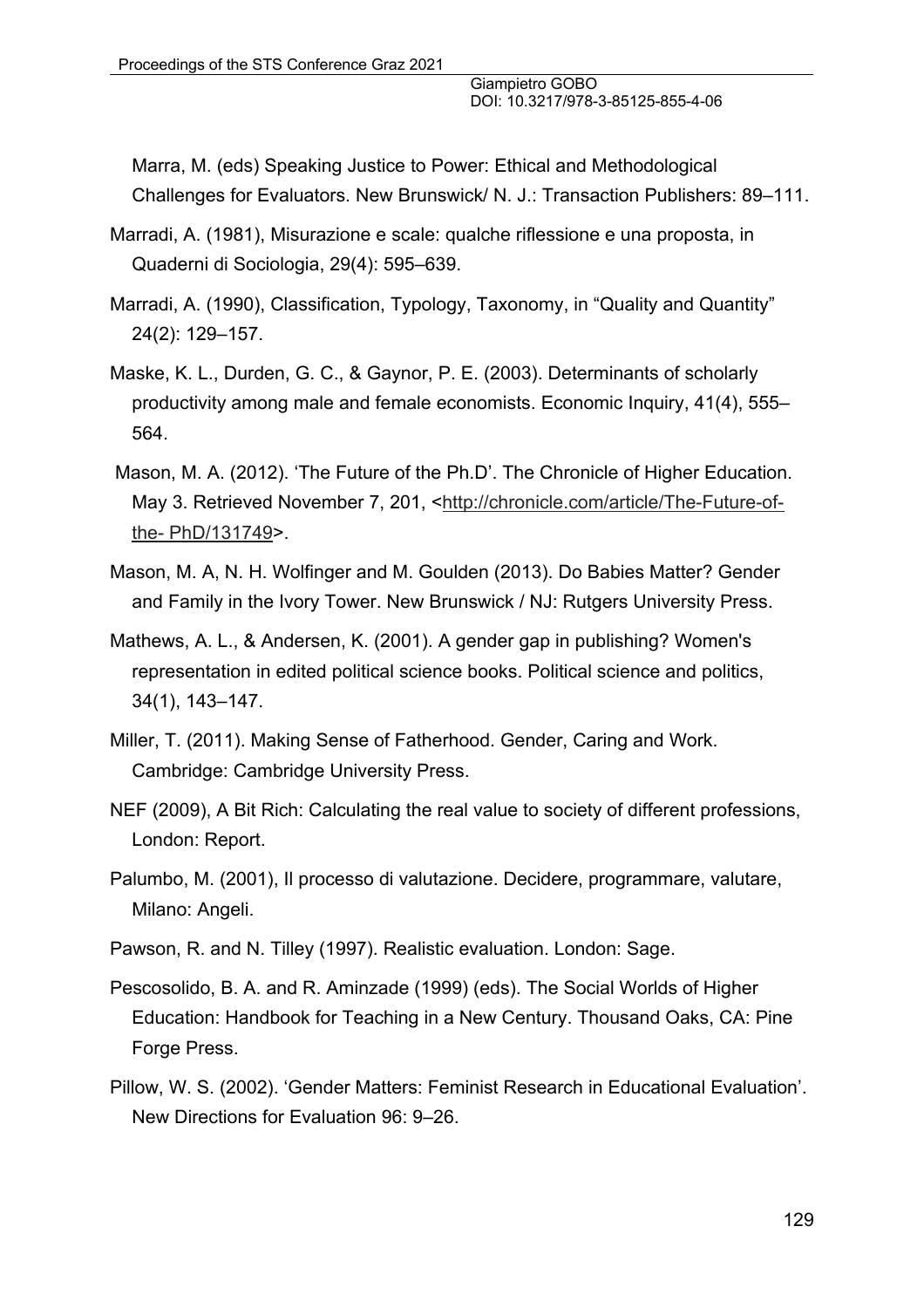- Pizzorno, M.C., Benozzo M., Fina A., Sabato S. and Scopesi M. (2014), Parent–child career construction: A narrative study from a gender perspective, in Journal of Vocational Behavior, Journal of Vocational Behavior 84 (2014) 420–430.
- Rehel E. M. (2014). 'When Dad Stays Home Too: Paternity Leave, Gender, and Parenting'. Gender & Society, vol.28, n.1: 110–132.
- Robinson, D. (2006). The status of higher education teaching personnel in Australia, Canada, New Zealand, the United Kingdom, and the United States: Education International.
- Rubery, J. (2002). 'Gender Mainstreaming and Gender Equality in the EU: The Impact of the EU Employment Strategy.' Industrial Relations Journal, 33, 5: 500– 22.
- Shalev, M. 2008. "Class Divisions among Women." Politics and Society 36(3): 421– 44.
- Sielbeck-Bowen, K. A., S. Brisolara, D. Seigart, C. Tischler and E. Whitmore (2002). 'Exploring Feminist Evaluation: The Ground from Which We Rise'. New Directions for Evaluation 96: 3–8.
- Spalter-Roth, R. and N. Van Vooren (2012). 'Mothers in Pursuit of Ideal Academic Careers'. American Sociological Association, Department of Research and Development: 1-12.
- Stemwedel, J. D. (2009). 'Engendered Species. Science, motherhood, and the Nobel Prize: have things gotten harder? Biochemical Evolution'. The Biochemical Magazine, 31, 1: 62.
- Suitor, J. J., Mecom, D., & Feld, I. S. (2001). Gender, household labor, and scholarly productivity among University professors. Gender Issues, 19(4), 50–67.
- Sweitzer, V. (2009). 'Towards a Theory of Doctoral Student Professional Identity Development: A Developmental Networks Approach'. The Journal of Higher Education 80(1):1–33.
- Tower, G., Plummer, J. and Ridgewell, B. (2007), A multisciplinary study of genderbased research productivity in the World's best journals, in Journal of Diversity Management, 2(4): 23–32.
- Ferrini S., Tucci M.P., 2011. Evaluating research activity: impact factor vs. research factor. Electronic Journal of Applied Statistical Analysis, vol. 2(1): 25–53